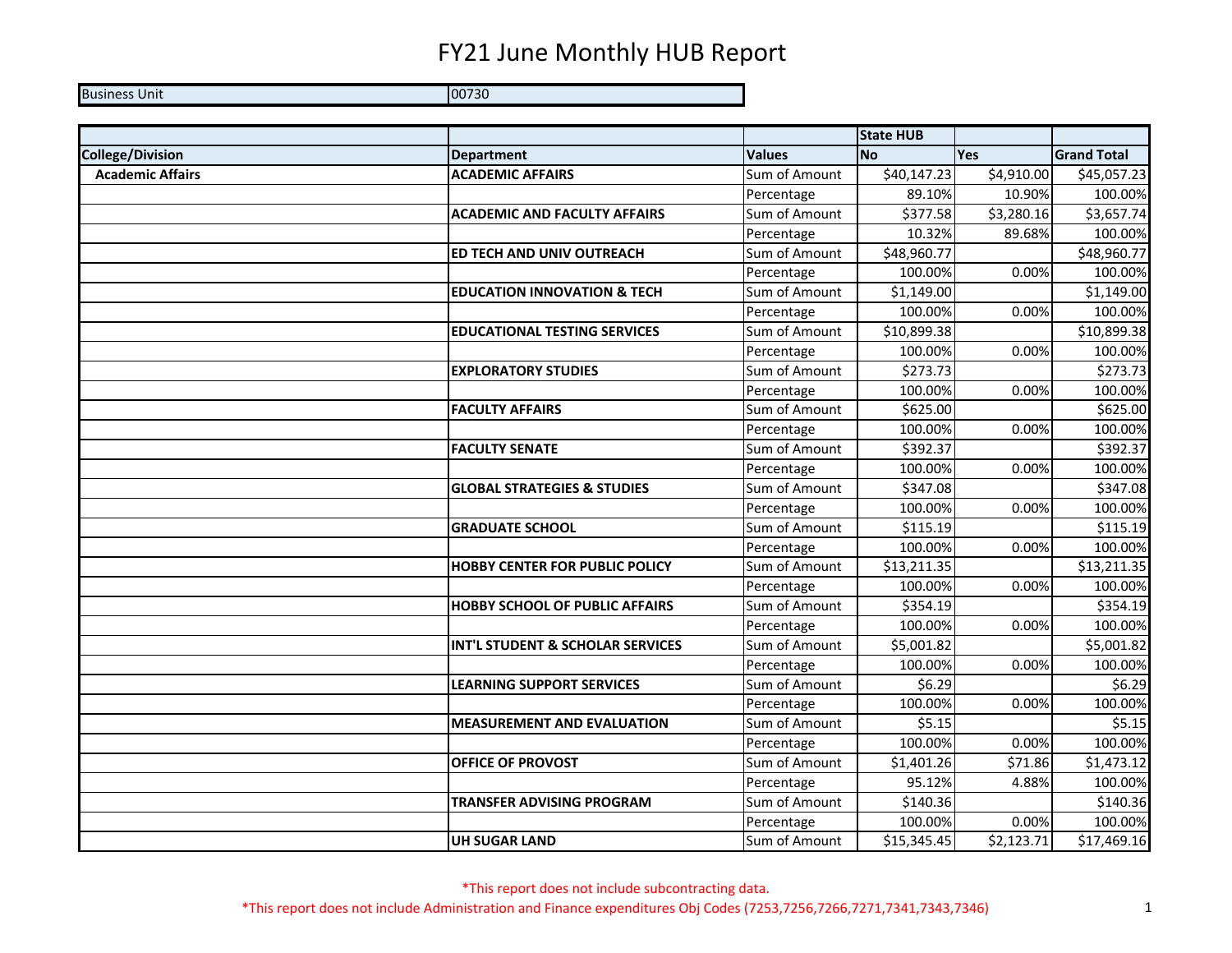| <b>Academic Affairs</b>               | <b>UH SUGAR LAND</b>                     | Percentage    | 87.84%       | 12.16%      | 100.00%      |
|---------------------------------------|------------------------------------------|---------------|--------------|-------------|--------------|
|                                       | UNDERGRADUATE ACADEMIC AFFAIRS           | Sum of Amount | \$121.98     |             | \$121.98     |
|                                       |                                          | Percentage    | 100.00%      | 0.00%       | 100.00%      |
|                                       | <b>UNDERGRADUATE STUDENT SUCCESS</b>     | Sum of Amount | \$191.51     |             | \$191.51     |
|                                       |                                          | Percentage    | 100.00%      | 0.00%       | 100.00%      |
|                                       | <b>UNDERGRADUATE STUDENT SUCCESS CTR</b> | Sum of Amount | \$4.15       |             | \$4.15       |
|                                       |                                          | Percentage    | 100.00%      | 0.00%       | 100.00%      |
|                                       | <b>WRITING CENTER</b>                    | Sum of Amount | \$152.29     |             | \$152.29     |
|                                       |                                          | Percentage    | 100.00%      | 0.00%       | 100.00%      |
| <b>Academic Affairs Sum of Amount</b> |                                          |               | \$139,223.13 | \$10,385.73 | \$149,608.86 |
| <b>Academic Affairs Percentage</b>    |                                          |               | 93.06%       | 6.94%       | 100.00%      |
| <b>Administration and Finance</b>     | <b>A&amp;F INTERNAL COMMUNICATION</b>    | Sum of Amount | \$63.95      |             | \$63.95      |
|                                       |                                          | Percentage    | 100.00%      | 0.00%       | 100.00%      |
|                                       | <b>ADMINISTRATION &amp; FINANCE</b>      | Sum of Amount | \$24,654.09  | \$793.21    | \$25,447.30  |
|                                       |                                          | Percentage    | 96.88%       | 3.12%       | 100.00%      |
|                                       | <b>ASSOC VP FOR ADMINISTRATION</b>       | Sum of Amount | \$350.00     |             | \$350.00     |
|                                       |                                          | Percentage    | 100.00%      | 0.00%       | 100.00%      |
|                                       | <b>AUXILIARY SERVICES OPERATIONS</b>     | Sum of Amount | \$148,522.33 | \$224.90    | \$148,747.23 |
|                                       |                                          | Percentage    | 99.85%       | 0.15%       | 100.00%      |
|                                       | <b>BUDGET</b>                            | Sum of Amount | \$5.15       |             | \$5.15       |
|                                       |                                          | Percentage    | 100.00%      | 0.00%       | 100.00%      |
|                                       | <b>BUSINESS SERVICES</b>                 | Sum of Amount | \$284.68     | \$653.39    | \$938.07     |
|                                       |                                          | Percentage    | 30.35%       | 69.65%      | 100.00%      |
|                                       | <b>CAMPUS SAFETY ADMINISTRATION</b>      | Sum of Amount | \$6,324.00   | \$687.16    | \$7,011.16   |
|                                       |                                          | Percentage    | 90.20%       | 9.80%       | 100.00%      |
|                                       | <b>CAMPUS SAFETY SYSTEMS</b>             | Sum of Amount | \$246.85     | \$1,082.42  | \$1,329.27   |
|                                       |                                          | Percentage    | 18.57%       | 81.43%      | 100.00%      |
|                                       | <b>CENTRAL FACILITY SERVICES</b>         | Sum of Amount | \$3,294.90   | \$575.92    | \$3,870.82   |
|                                       |                                          | Percentage    | 85.12%       | 14.88%      | 100.00%      |
|                                       | <b>CONTROLLER (PH)</b>                   | Sum of Amount | \$6,449.42   |             | \$6,449.42   |
|                                       |                                          | Percentage    | 100.00%      | 0.00%       | 100.00%      |
|                                       | <b>COUGAR CARD</b>                       | Sum of Amount | \$1,272.84   | \$35.98     | \$1,308.82   |
|                                       |                                          | Percentage    | 97.25%       | 2.75%       | 100.00%      |
|                                       | <b>CULLEN PERFORM HALL</b>               | Sum of Amount | \$34,075.89  | \$2,077.50  | \$36,153.39  |
|                                       |                                          | Percentage    | 94.25%       | 5.75%       | 100.00%      |
|                                       | <b>EMERGENCY MANAGEMENT</b>              | Sum of Amount | \$34.99      | \$7,987.98  | \$8,022.97   |
|                                       |                                          | Percentage    | 0.44%        | 99.56%      | 100.00%      |
|                                       | <b>ENTERPRISE SYSTEMS</b>                | Sum of Amount |              | \$2,216.23  | \$2,216.23   |
|                                       |                                          | Percentage    | 0.00%        | 100.00%     | 100.00%      |
|                                       |                                          |               |              |             |              |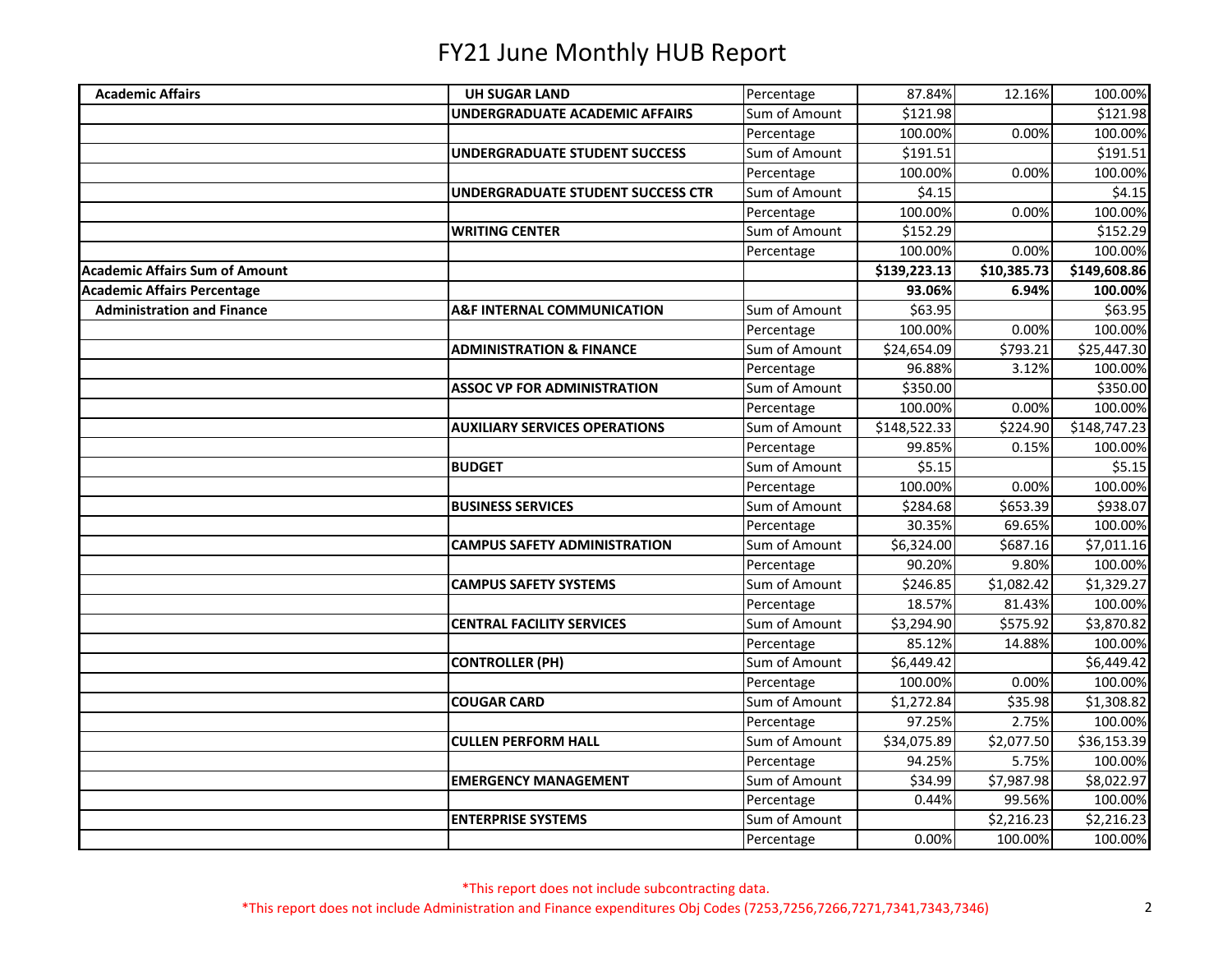| <b>Administration and Finance</b> | <b>ENV. HEALTH &amp; LIFE SAFETY</b>      | Sum of Amount | \$905.90     | \$303.98    | \$1,209.88   |
|-----------------------------------|-------------------------------------------|---------------|--------------|-------------|--------------|
|                                   |                                           | Percentage    | 74.88%       | 25.12%      | 100.00%      |
|                                   | <b>FACILITIES MANAGEMENT</b>              | Sum of Amount | \$27,737.85  | \$3,973.60  | \$31,711.45  |
|                                   |                                           | Percentage    | 87.47%       | 12.53%      | 100.00%      |
|                                   | <b>FACILITIES OPERATION &amp; MAINT</b>   | Sum of Amount | \$1,070.65   | \$324.54    | \$1,395.19   |
|                                   |                                           | Percentage    | 76.74%       | 23.26%      | 100.00%      |
|                                   | <b>FACILITIES PLANNING &amp; CONSTRUC</b> | Sum of Amount | \$451,681.99 | \$4,204.10  | \$455,886.09 |
|                                   |                                           | Percentage    | 99.08%       | 0.92%       | 100.00%      |
|                                   | <b>FACILITIES/CONSTRUC MGMT ADMIN</b>     | Sum of Amount | \$732.65     | \$2,432.70  | \$3,165.35   |
|                                   |                                           | Percentage    | 23.15%       | 76.85%      | 100.00%      |
|                                   | FIRE LIFE SAFETY SERVICES                 | Sum of Amount | \$2,850.00   |             | \$2,850.00   |
|                                   |                                           | Percentage    | 100.00%      | 0.00%       | 100.00%      |
|                                   | <b>HIGH PERFORMANCE &amp; COMP NETWK</b>  | Sum of Amount | \$6,107.71   | \$2,536.50  | \$8,644.21   |
|                                   |                                           | Percentage    | 70.66%       | 29.34%      | 100.00%      |
|                                   | <b>HUMAN RESOURCES</b>                    | Sum of Amount | \$12,059.02  | \$390.02    | \$12,449.04  |
|                                   |                                           | Percentage    | 96.87%       | 3.13%       | 100.00%      |
|                                   | <b>INST - ACCOUNTING SERVICES</b>         | Sum of Amount | \$96,000.00  |             | \$96,000.00  |
|                                   |                                           | Percentage    | 100.00%      | 0.00%       | 100.00%      |
|                                   | <b>INST - ADMINISTRATION</b>              | Sum of Amount | \$3,647.09   |             | \$3,647.09   |
|                                   |                                           | Percentage    | 100.00%      | 0.00%       | 100.00%      |
|                                   | <b>INST - BUSINESS SERVICES</b>           | Sum of Amount | \$41,131.00  |             | \$41,131.00  |
|                                   |                                           | Percentage    | 100.00%      | 0.00%       | 100.00%      |
|                                   | <b>INST - PLANT</b>                       | Sum of Amount | \$12,643.75  |             | \$12,643.75  |
|                                   |                                           | Percentage    | 100.00%      | 0.00%       | 100.00%      |
|                                   | <b>INSTITUTIONAL HUMAN RESOURCES</b>      | Sum of Amount | \$8,599.60   | \$425.10    | \$9,024.70   |
|                                   |                                           | Percentage    | 95.29%       | 4.71%       | 100.00%      |
|                                   | <b>KUHF RADIO</b>                         | Sum of Amount | \$37,423.80  | \$11,748.95 | \$49,172.75  |
|                                   |                                           | Percentage    | 76.11%       | 23.89%      | 100.00%      |
|                                   | <b>MINOR &amp; PLANNED PROJECTS</b>       | Sum of Amount | \$695,924.01 | \$33,785.67 | \$729,709.68 |
|                                   |                                           | Percentage    | 95.37%       | 4.63%       | 100.00%      |
|                                   | <b>MINOR IN-HOUSE CONSTRUCTION</b>        | Sum of Amount | \$291.08     |             | \$291.08     |
|                                   |                                           | Percentage    | 100.00%      | 0.00%       | 100.00%      |
|                                   | OFFICE EQUAL OPPORTUNITY SRVS             | Sum of Amount | \$177.81     | \$72.24     | \$250.05     |
|                                   |                                           | Percentage    | 71.11%       | 28.89%      | 100.00%      |
|                                   | <b>PARKING &amp; TRANS SERVICES</b>       | Sum of Amount | \$260,703.44 | \$51.68     | \$260,755.12 |
|                                   |                                           | Percentage    | 99.98%       | 0.02%       | 100.00%      |
|                                   | PHY PLANT-AUTOMOTIVE                      | Sum of Amount | \$5,910.77   | \$12,169.13 | \$18,079.90  |
|                                   |                                           | Percentage    | 32.69%       | 67.31%      | 100.00%      |
|                                   | PHY PLANT-GROUNDS MAINT                   | Sum of Amount | \$43,253.27  |             | \$43,253.27  |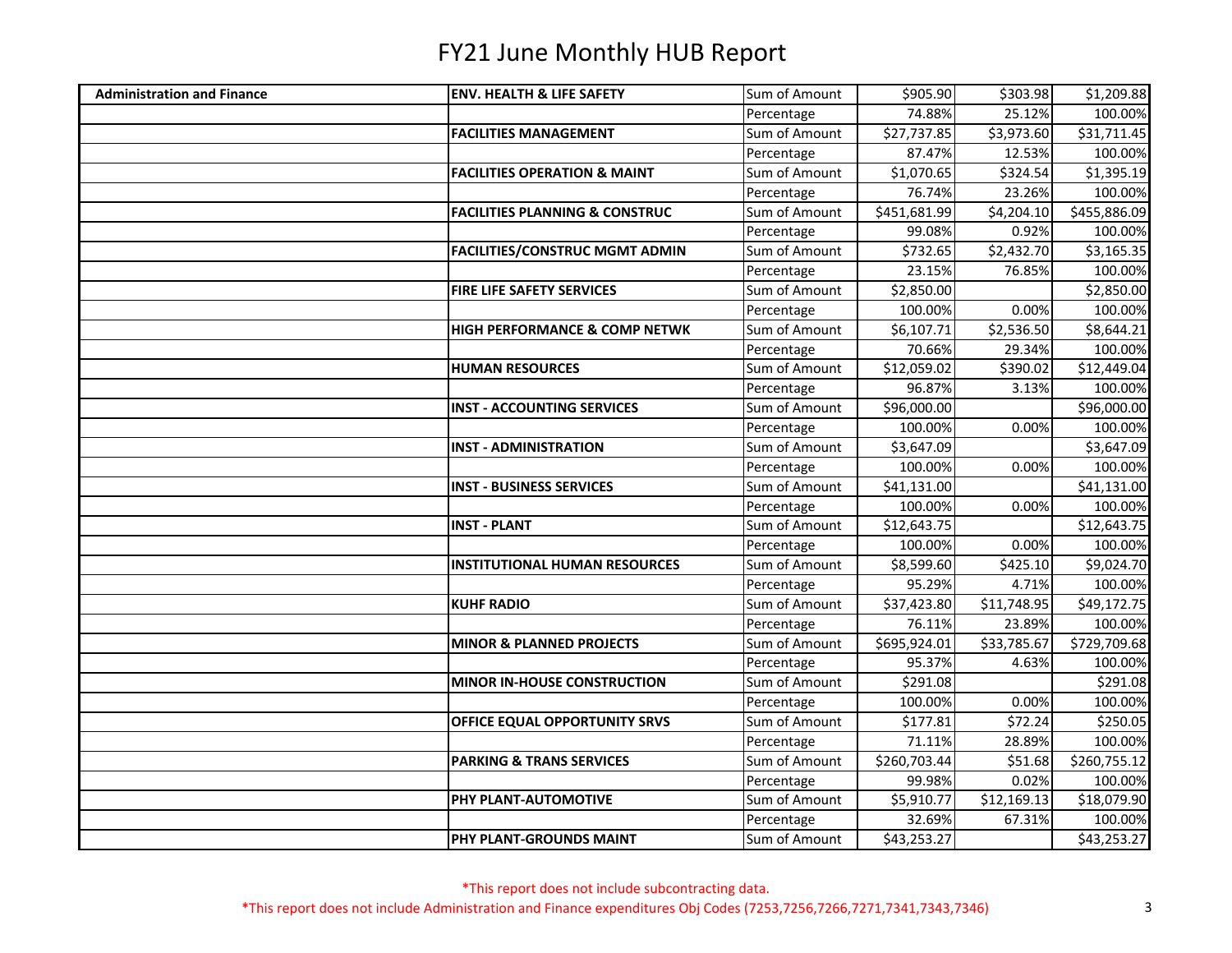| <b>Administration and Finance</b>               | PHY PLANT-GROUNDS MAINT                   | Percentage    | 100.00%                 | 0.00%        | 100.00%                     |
|-------------------------------------------------|-------------------------------------------|---------------|-------------------------|--------------|-----------------------------|
|                                                 | PHY PLANT-SOLID WASTE                     | Sum of Amount | \$2,175.60              | \$127.67     | \$2,303.27                  |
|                                                 |                                           | Percentage    | 94.46%                  | 5.54%        | 100.00%                     |
|                                                 | PHYSICAL PLANT                            | Sum of Amount | \$50,648.96             | \$466,293.74 | \$516,942.70                |
|                                                 |                                           | Percentage    | 9.80%                   | 90.20%       | 100.00%                     |
|                                                 | <b>PLANNING</b>                           | Sum of Amount | \$596.94                |              | \$596.94                    |
|                                                 |                                           | Percentage    | 100.00%                 | 0.00%        | 100.00%                     |
|                                                 | <b>POLICE</b>                             | Sum of Amount | \$20,466.23             | \$29,141.14  | \$49,607.37                 |
|                                                 |                                           | Percentage    | 41.26%                  | 58.74%       | 100.00%                     |
|                                                 | <b>POSTAL SERVICES OPERATIONS</b>         | Sum of Amount | \$8,164.16              |              | \$8,164.16                  |
|                                                 |                                           | Percentage    | 100.00%                 | 0.00%        | 100.00%                     |
|                                                 | PRINTING OPERATIONS                       | Sum of Amount | \$10,857.56             |              | \$10,857.56                 |
|                                                 |                                           | Percentage    | 100.00%                 | 0.00%        | 100.00%                     |
|                                                 | <b>PUBLIC ART</b>                         | Sum of Amount | \$14,026.45             | \$1,387.51   | \$15,413.96                 |
|                                                 |                                           | Percentage    | 91.00%                  | 9.00%        | 100.00%                     |
|                                                 | <b>RISK MANAGEMENT</b>                    | Sum of Amount | \$135.11                |              | \$135.11                    |
|                                                 |                                           | Percentage    | 100.00%                 | 0.00%        | 100.00%                     |
|                                                 | <b>SERVICE LEVEL AGREEMENT</b>            | Sum of Amount | \$57,042.70             | \$186,159.07 | \$243,201.77                |
|                                                 |                                           | Percentage    | 23.45%                  | 76.55%       | 100.00%                     |
|                                                 | <b>STUDENT BUSINESS SERVICES</b>          | Sum of Amount | \$22,926.57             | \$424.94     | \$23,351.51                 |
|                                                 |                                           | Percentage    | 98.18%                  | 1.82%        | 100.00%                     |
|                                                 | <b>TECHNOLOGY SERVICES &amp; SUPPORT</b>  | Sum of Amount | \$82,727.21             | \$46,168.08  | \$128,895.29                |
|                                                 |                                           | Percentage    | 64.18%                  | 35.82%       | 100.00%                     |
|                                                 | TV PUBLIC BROADCASTING                    | Sum of Amount | \$50,030.64             | \$18,236.28  | \$68,266.92                 |
|                                                 |                                           | Percentage    | 73.29%                  | 26.71%       | 100.00%                     |
|                                                 | <b>UIT BUSINESS SERVICES</b>              | Sum of Amount | \$6.49                  |              | \$6.49                      |
|                                                 |                                           | Percentage    | 100.00%                 | 0.00%        | 100.00%                     |
|                                                 | <b>UIT SECURITY</b>                       | Sum of Amount |                         | \$2,625.77   | \$2,625.77                  |
|                                                 |                                           | Percentage    | 0.00%                   | 100.00%      | 100.00%                     |
|                                                 | <b>UNIVERSITY INFORMATION TECH</b>        | Sum of Amount | $\overline{$}41,124.69$ | \$96.07      | \$41,220.76                 |
|                                                 |                                           | Percentage    | 99.77%                  | 0.23%        | 100.00%                     |
| <b>Administration and Finance Sum of Amount</b> |                                           |               | \$2,295,359.79          |              | \$839,413.17 \$3,134,772.96 |
| <b>Administration and Finance Percentage</b>    |                                           |               | 73.22%                  | 26.78%       | 100.00%                     |
| Architecture                                    | <b>DEAN, G D HINES ARCH &amp; DESIGN</b>  | Sum of Amount | \$12,909.58             | \$68,727.54  | \$81,637.12                 |
|                                                 |                                           | Percentage    | 15.81%                  | 84.19%       | 100.00%                     |
|                                                 | <b>GERALD D HINES ARCH &amp; DESIG PH</b> | Sum of Amount | \$20.00                 |              | \$20.00                     |
|                                                 |                                           | Percentage    | 100.00%                 | 0.00%        | 100.00%                     |
| <b>Architecture Sum of Amount</b>               |                                           |               | \$12,929.58             | \$68,727.54  | \$81,657.12                 |
| <b>Architecture Percentage</b>                  |                                           |               | 15.83%                  | 84.17%       | 100.00%                     |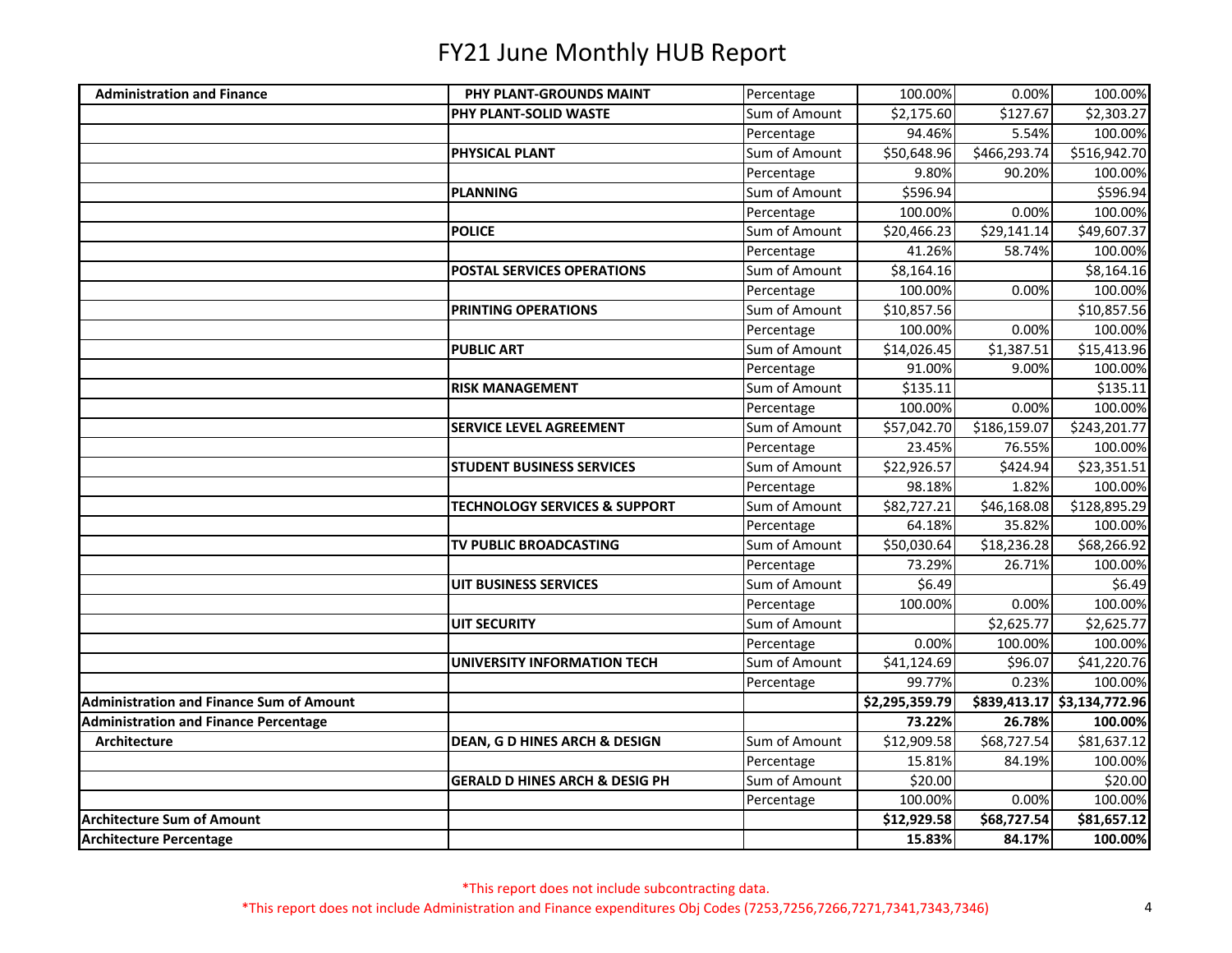| <b>Business Administration</b>               | <b>ACCOUNTANCY AND TAXATION</b>       | Sum of Amount | \$370.43     | \$2,810.54   | \$3,180.97   |
|----------------------------------------------|---------------------------------------|---------------|--------------|--------------|--------------|
|                                              |                                       | Percentage    | 11.65%       | 88.35%       | 100.00%      |
|                                              | <b>ACCOUNTING CERTIFICATE PROGRAM</b> | Sum of Amount | \$159.06     |              | \$159.06     |
|                                              |                                       | Percentage    | 100.00%      | 0.00%        | 100.00%      |
|                                              | <b>BAUER CAREER SERVICES CTR</b>      | Sum of Amount | \$14,173.90  | \$6,710.00   | \$20,883.90  |
|                                              |                                       | Percentage    | 67.87%       | 32.13%       | 100.00%      |
|                                              | <b>BAUER COMMUNICATIONS</b>           | Sum of Amount | \$15.00      | \$4,692.20   | \$4,707.20   |
|                                              |                                       | Percentage    | 0.32%        | 99.68%       | 100.00%      |
|                                              | <b>BAUER DIVISION OF TECHNOLOGY</b>   | Sum of Amount | \$10,180.24  | $-$1,016.95$ | \$9,163.29   |
|                                              |                                       | Percentage    | 111.10%      | $-11.10%$    | 100.00%      |
|                                              | <b>BAUER GRADUATEPROFESSIONALPRGS</b> | Sum of Amount | \$40.36      | \$8,750.00   | \$8,790.36   |
|                                              |                                       | Percentage    | 0.46%        | 99.54%       | 100.00%      |
|                                              | <b>DEAN'S OFFICE BAUER COLLEGE</b>    | Sum of Amount | \$44,892.39  | \$13,002.19  | \$57,894.58  |
|                                              |                                       | Percentage    | 77.54%       | 22.46%       | 100.00%      |
|                                              | <b>DECISION AND INFORMATION SCIEN</b> | Sum of Amount | \$2,693.58   | \$3,159.20   | \$5,852.78   |
|                                              |                                       | Percentage    | 46.02%       | 53.98%       | 100.00%      |
|                                              | <b>EXECUTIVE DEGREE PROGRAMS</b>      | Sum of Amount | \$3,301.46   | \$251.70     | \$3,553.16   |
|                                              |                                       | Percentage    | 92.92%       | 7.08%        | 100.00%      |
|                                              | <b>FINANCE DEPARTMENT</b>             | Sum of Amount | \$130.53     | \$136.90     | \$267.43     |
|                                              |                                       | Percentage    | 48.81%       | 51.19%       | 100.00%      |
|                                              | <b>MANAGEMENT DEPARTMENT</b>          | Sum of Amount | \$747.04     | \$183.95     | \$930.99     |
|                                              |                                       | Percentage    | 80.24%       | 19.76%       | 100.00%      |
|                                              | <b>MARKETING DEPARTMENT</b>           | Sum of Amount | \$1,447.25   |              | \$1,447.25   |
|                                              |                                       | Percentage    | 100.00%      | 0.00%        | 100.00%      |
|                                              | <b>SALES EXCELLENCE INSTITUTE</b>     | Sum of Amount | \$9,082.74   |              | \$9,082.74   |
|                                              |                                       | Percentage    | 100.00%      | 0.00%        | 100.00%      |
|                                              | <b>SMALL BUSINESS DEV CENTER</b>      | Sum of Amount | \$49,155.98  | \$30,246.80  | \$79,402.78  |
|                                              |                                       | Percentage    | 61.91%       | 38.09%       | 100.00%      |
|                                              | <b>UNDERGRAD BUSINESS PROG</b>        | Sum of Amount | \$2,142.43   | \$16,196.42  | \$18,338.85  |
|                                              |                                       | Percentage    | 11.68%       | 88.32%       | 100.00%      |
|                                              | <b>WOLFF CTR FOR ENTREPRENEURSHIP</b> | Sum of Amount | \$2,040.53   | \$6,752.19   | \$8,792.72   |
|                                              |                                       | Percentage    | 23.21%       | 76.79%       | 100.00%      |
| <b>Business Administration Sum of Amount</b> |                                       |               | \$140,572.92 | \$91,875.14  | \$232,448.06 |
| <b>Business Administration Percentage</b>    |                                       |               | 60.47%       | 39.53%       | 100.00%      |
| <b>Chancellor/President</b>                  | <b>BASEBALL</b>                       | Sum of Amount | \$42,765.91  |              | \$42,765.91  |
|                                              |                                       | Percentage    | 100.00%      | 0.00%        | 100.00%      |
|                                              | <b>COMPLIANCE</b>                     | Sum of Amount | \$218.10     | \$115.41     | \$333.51     |
|                                              |                                       | Percentage    | 65.40%       | 34.60%       | 100.00%      |
|                                              | <b>FOOTBALL</b>                       | Sum of Amount | \$13,375.54  | \$521.08     | \$13,896.62  |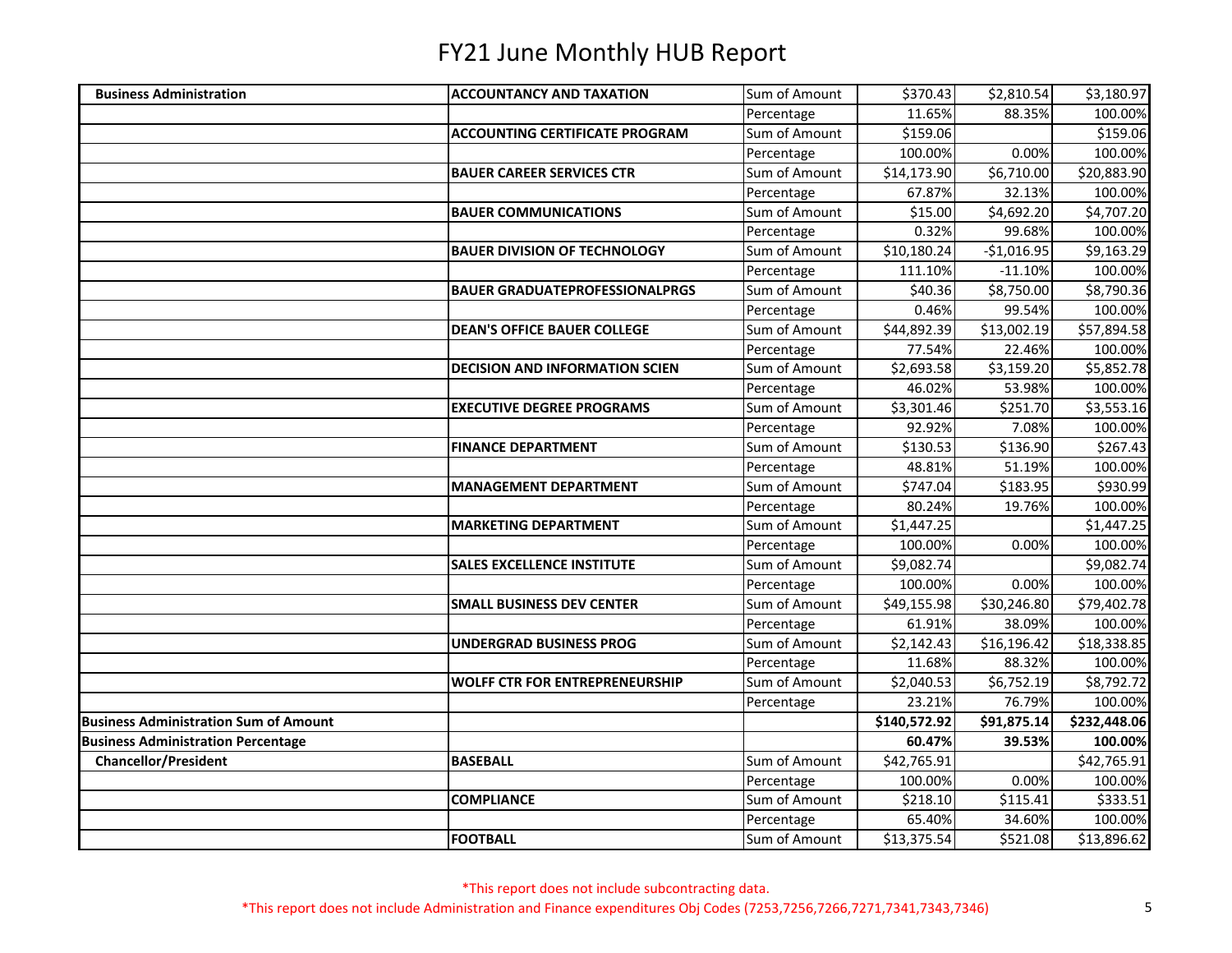| <b>Chancellor/President</b>               | <b>FOOTBALL</b>                           | Percentage    | 96.25%       | 3.75%       | 100.00%      |
|-------------------------------------------|-------------------------------------------|---------------|--------------|-------------|--------------|
|                                           | <b>INTERCOLLEGIATE ATHLETICS</b>          | Sum of Amount | \$223,260.33 | \$9,550.65  | \$232,810.98 |
|                                           |                                           | Percentage    | 95.90%       | 4.10%       | 100.00%      |
|                                           | <b>MEN'S BASKETBALL</b>                   | Sum of Amount | 528,224.32   | \$3,274.55  | \$31,498.87  |
|                                           |                                           | Percentage    | 89.60%       | 10.40%      | 100.00%      |
|                                           | <b>MEN'S GOLF</b>                         | Sum of Amount | \$9,176.73   |             | \$9,176.73   |
|                                           |                                           | Percentage    | 100.00%      | 0.00%       | 100.00%      |
|                                           | <b>MEN'S TRACK AND FIELD</b>              | Sum of Amount | \$25,721.12  |             | \$25,721.12  |
|                                           |                                           | Percentage    | 100.00%      | 0.00%       | 100.00%      |
|                                           | <b>NEIGHBORHOOD &amp; STRATEGIC INITI</b> | Sum of Amount | \$593.31     |             | \$593.31     |
|                                           |                                           | Percentage    | 100.00%      | 0.00%       | 100.00%      |
|                                           | OFF OF PROTOCOL SPECIAL EVENTS            | Sum of Amount | \$13,201.40  | \$4,977.50  | \$18,178.90  |
|                                           |                                           | Percentage    | 72.62%       | 27.38%      | 100.00%      |
|                                           | <b>PRESIDENT</b>                          | Sum of Amount | \$2,042.01   | \$624.19    | \$2,666.20   |
|                                           |                                           | Percentage    | 76.59%       | 23.41%      | 100.00%      |
|                                           | <b>STAFF COUNCIL</b>                      | Sum of Amount | \$200.00     |             | \$200.00     |
|                                           |                                           | Percentage    | 100.00%      | 0.00%       | 100.00%      |
|                                           | <b>UH ENERGY</b>                          | Sum of Amount | \$27,028.77  | \$3,459.46  | \$30,488.23  |
|                                           |                                           | Percentage    | 88.65%       | 11.35%      | 100.00%      |
|                                           | <b>WOMEN'S BASKETBALL</b>                 | Sum of Amount | \$18,892.29  | \$151.75    | \$19,044.04  |
|                                           |                                           | Percentage    | 99.20%       | 0.80%       | 100.00%      |
|                                           | <b>WOMEN'S GOLF</b>                       | Sum of Amount | \$759.73     |             | \$759.73     |
|                                           |                                           | Percentage    | 100.00%      | 0.00%       | 100.00%      |
|                                           | <b>WOMEN'S SOCCER</b>                     | Sum of Amount | \$7,075.99   | \$536.35    | \$7,612.34   |
|                                           |                                           | Percentage    | 92.95%       | 7.05%       | 100.00%      |
|                                           | <b>WOMEN'S SOFTBALL</b>                   | Sum of Amount | \$3,682.69   |             | \$3,682.69   |
|                                           |                                           | Percentage    | 100.00%      | 0.00%       | 100.00%      |
|                                           | <b>WOMEN'S TENNIS</b>                     | Sum of Amount | \$3,343.60   |             | \$3,343.60   |
|                                           |                                           | Percentage    | 100.00%      | 0.00%       | 100.00%      |
|                                           | <b>WOMEN'S VOLLEYBALL</b>                 | Sum of Amount | \$9,025.67   |             | \$9,025.67   |
|                                           |                                           | Percentage    | 100.00%      | 0.00%       | 100.00%      |
| <b>Chancellor/President Sum of Amount</b> |                                           |               | \$428,587.51 | \$23,210.94 | \$451,798.45 |
| <b>Chancellor/President Percentage</b>    |                                           |               | 94.86%       | 5.14%       | 100.00%      |
| <b>College of Medicine</b>                | <b>BEHAVIORAL &amp; SOCIAL SCIENCES</b>   | Sum of Amount | \$176.91     |             | \$176.91     |
|                                           |                                           | Percentage    | 100.00%      | 0.00%       | 100.00%      |
|                                           | <b>CLINICAL SCIENCES</b>                  | Sum of Amount | \$722.25     | \$122.34    | \$844.59     |
|                                           |                                           | Percentage    | 85.51%       | 14.49%      | 100.00%      |
|                                           | <b>COMMUNITY HEALTH</b>                   | Sum of Amount | \$208.90     | \$113.22    | 5322.12      |
|                                           |                                           | Percentage    | 64.85%       | 35.15%      | 100.00%      |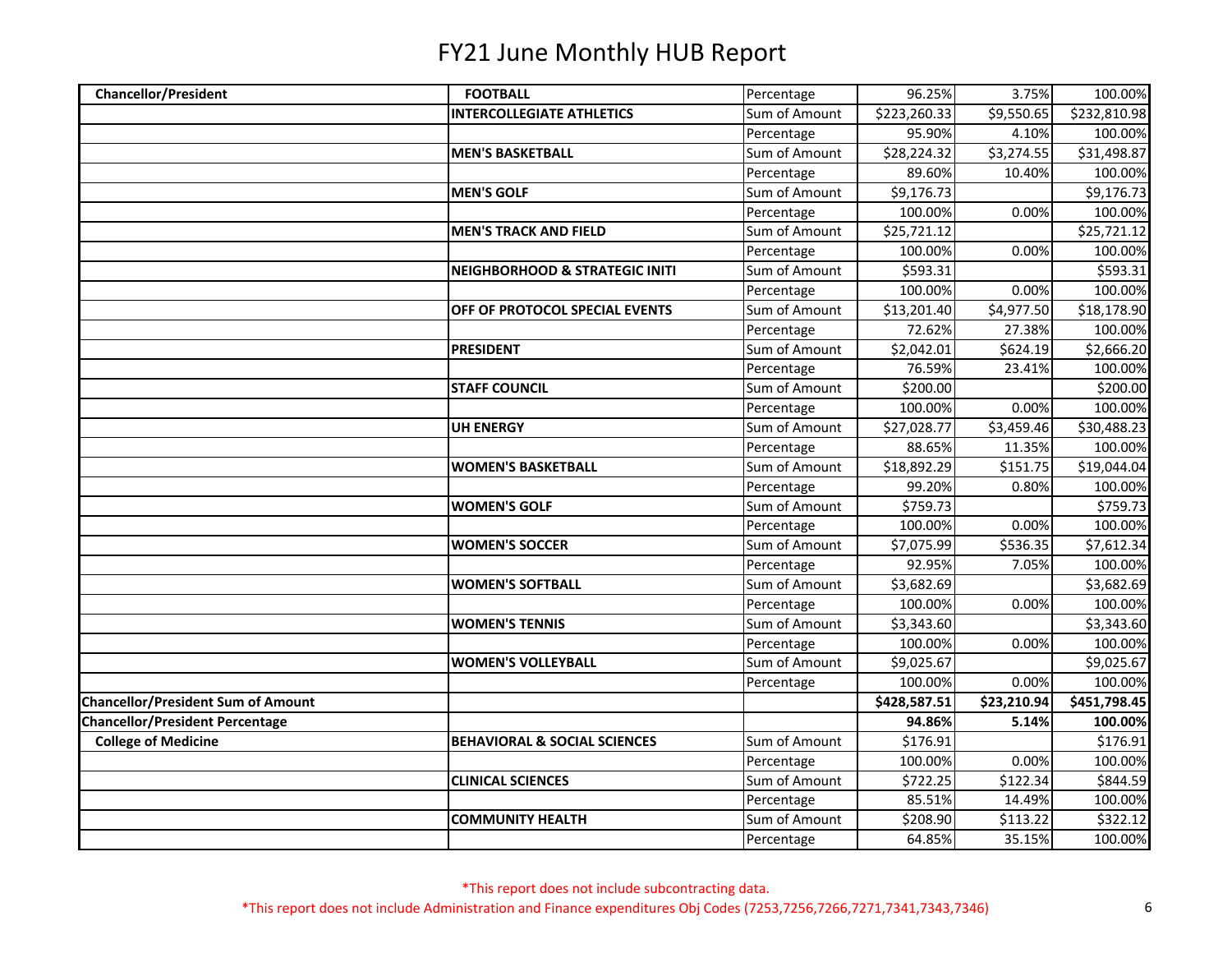| <b>HEALTH SYST &amp; POPULATIONS SCI</b> | Sum of Amount |                        |             |             |
|------------------------------------------|---------------|------------------------|-------------|-------------|
|                                          |               | \$32,000.00            | \$25.86     | \$32,025.86 |
|                                          | Percentage    | 99.92%                 | 0.08%       | 100.00%     |
| <b>MEDICAL EDUCATION</b>                 | Sum of Amount | \$958.27               | \$7,874.39  | \$8,832.66  |
|                                          | Percentage    | 10.85%                 | 89.15%      | 100.00%     |
| OFFICE OF THE DEAN                       | Sum of Amount | \$2,205.32             | \$606.35    | \$2,811.67  |
|                                          | Percentage    | 78.43%                 | 21.57%      | 100.00%     |
| <b>STU AFF ADMISSIONS &amp; OUTREACH</b> | Sum of Amount | \$852.78               | \$170.64    | \$1,023.42  |
|                                          | Percentage    | 83.33%                 | 16.67%      | 100.00%     |
|                                          |               | \$37,124.43            | \$8,912.80  | \$46,037.23 |
|                                          |               | 80.64%                 | 19.36%      | 100.00%     |
| <b>DEANS OFFICE - COLLEG OF NURSI</b>    | Sum of Amount | \$4,931.02             | \$3,967.91  | \$8,898.93  |
|                                          | Percentage    | 55.41%                 | 44.59%      | 100.00%     |
|                                          |               | $\overline{54,931.02}$ | \$3,967.91  | \$8,898.93  |
|                                          |               | 55.41%                 | 44.59%      | 100.00%     |
| <b>ART</b>                               | Sum of Amount | \$24,128.97            | \$1,526.72  | \$25,655.69 |
|                                          | Percentage    | 94.05%                 | 5.95%       | 100.00%     |
| <b>BAND</b>                              | Sum of Amount | \$311.18               |             | \$311.18    |
|                                          | Percentage    | 100.00%                | 0.00%       | 100.00%     |
| <b>BLAFFER GALLERY</b>                   | Sum of Amount | \$14,879.75            | \$1,285.00  | \$16,164.75 |
|                                          | Percentage    | 92.05%                 | 7.95%       | 100.00%     |
| <b>CWMCA CENTER FOR THE ARTS</b>         | Sum of Amount | \$2,282.18             |             | \$2,282.18  |
|                                          | Percentage    | 100.00%                | 0.00%       | 100.00%     |
| DEAN OFFIC THE COLLEGE OF ARTS           | Sum of Amount | \$3,390.19             | \$1,626.00  | \$5,016.19  |
|                                          | Percentage    | 67.58%                 | 32.42%      | 100.00%     |
| <b>MUSIC</b>                             | Sum of Amount | \$32,324.89            | \$1,429.54  | \$33,754.43 |
|                                          | Percentage    | 95.76%                 | 4.24%       | 100.00%     |
| <b>THEATER</b>                           | Sum of Amount | \$5,737.12             | \$236.40    | \$5,973.52  |
|                                          | Percentage    | 96.04%                 | 3.96%       | 100.00%     |
|                                          |               | \$83,054.28            | \$6,103.66  | \$89,157.94 |
|                                          |               | 93.15%                 | 6.85%       | 100.00%     |
| <b>ASIAN AMERICAN STUDIES</b>            |               | \$505.24               | \$137.50    | \$642.74    |
|                                          | Percentage    | 78.61%                 | 21.39%      | 100.00%     |
| CENTER FOR INFO TECG IN ED.              | Sum of Amount | \$309.00               | \$63.67     | \$372.67    |
|                                          | Percentage    | 82.92%                 | 17.08%      | 100.00%     |
| <b>CHARTER SCHOOL</b>                    | Sum of Amount | \$16,639.70            | \$11,286.80 | \$27,926.50 |
|                                          | Percentage    | 59.58%                 | 40.42%      | 100.00%     |
| <b>CURRICULUM AND INSTRUCTION</b>        | Sum of Amount | \$24,549.58            | \$381.57    | \$24,931.15 |
|                                          | Percentage    | 98.47%                 | 1.53%       | 100.00%     |
| <b>DEAN, EDUCATION</b>                   | Sum of Amount | \$20,661.39            | \$6,138.27  | \$26,799.66 |
|                                          |               | Sum of Amount          |             |             |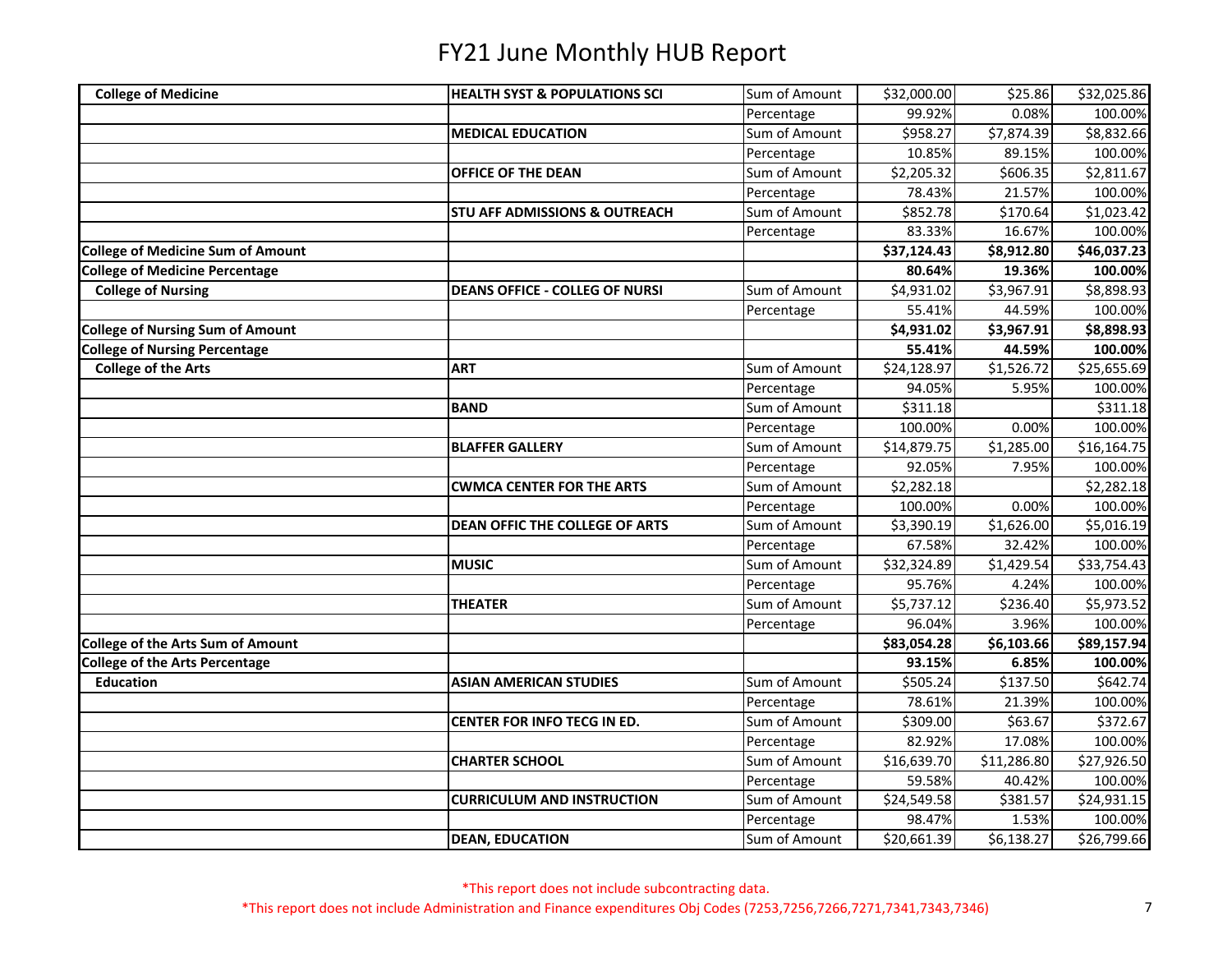| <b>Education</b>                       | <b>DEAN, EDUCATION</b>                    | Percentage    | 77.10%       | 22.90%      | 100.00%      |
|----------------------------------------|-------------------------------------------|---------------|--------------|-------------|--------------|
|                                        | <b>ED LEADERSHIP &amp; POLICY STUDIES</b> | Sum of Amount | \$7,972.89   | \$865.32    | \$8,838.21   |
|                                        |                                           | Percentage    | 90.21%       | 9.79%       | 100.00%      |
|                                        | PSYCH, HLTH & LEARNING SCIENCE            | Sum of Amount | \$2,524.46   | \$2,043.89  | \$4,568.35   |
|                                        |                                           | Percentage    | 55.26%       | 44.74%      | 100.00%      |
| <b>Education Sum of Amount</b>         |                                           |               | \$73,162.26  | \$20,917.02 | \$94,079.28  |
| <b>Education Percentage</b>            |                                           |               | 77.77%       | 22.23%      | 100.00%      |
| <b>Engineering</b>                     | <b>BIOMEDICAL ENGINEERING</b>             | Sum of Amount | \$73,627.35  | \$773.36    | \$74,400.71  |
|                                        |                                           | Percentage    | 98.96%       | 1.04%       | 100.00%      |
|                                        | <b>CHEMICAL ENGINEERING</b>               | Sum of Amount | \$365,824.92 | \$937.13    | \$366,762.05 |
|                                        |                                           | Percentage    | 99.74%       | 0.26%       | 100.00%      |
|                                        | <b>CIVIL ENGINEERING</b>                  | Sum of Amount | \$24,345.69  | \$1,537.52  | \$25,883.21  |
|                                        |                                           | Percentage    | 94.06%       | 5.94%       | 100.00%      |
|                                        | <b>COMPOSITE ENGR APPLICATIONS CT</b>     | Sum of Amount | \$375.46     |             | \$375.46     |
|                                        |                                           | Percentage    | 100.00%      | 0.00%       | 100.00%      |
|                                        | <b>DEAN, ENGINEERING</b>                  | Sum of Amount | \$40,996.00  | \$11,369.69 | \$52,365.69  |
|                                        |                                           | Percentage    | 78.29%       | 21.71%      | 100.00%      |
|                                        | <b>ELECTRICAL ENGINEERING</b>             | Sum of Amount | \$136,916.77 | \$97.75     | \$137,014.52 |
|                                        |                                           | Percentage    | 99.93%       | 0.07%       | 100.00%      |
|                                        | <b>ENGr UNDERGRADUATE PROGRAMS</b>        | Sum of Amount | \$19,078.91  |             | \$19,078.91  |
|                                        |                                           | Percentage    | 100.00%      | 0.00%       | 100.00%      |
|                                        | <b>INDUSTRIAL ENGINEERING</b>             | Sum of Amount | \$3,075.36   |             | \$3,075.36   |
|                                        |                                           | Percentage    | 100.00%      | 0.00%       | 100.00%      |
|                                        | <b>INTEGRATED BIO &amp; NANO SYSTEM</b>   | Sum of Amount | \$3,677.44   |             | \$3,677.44   |
|                                        |                                           | Percentage    | 100.00%      | 0.00%       | 100.00%      |
|                                        | <b>MECHANICAL ENGINEERING</b>             | Sum of Amount | \$44,204.66  | \$1,763.02  | \$45,967.68  |
|                                        |                                           | Percentage    | 96.16%       | 3.84%       | 100.00%      |
|                                        | <b>NAT'L AIRBORNE LASER MAP</b>           | Sum of Amount | \$1,612.58   |             | \$1,612.58   |
|                                        |                                           | Percentage    | 100.00%      | 0.00%       | 100.00%      |
|                                        | PETROLEUM ENGINEERING                     | Sum of Amount | \$129,266.68 | \$16,399.04 | \$145,665.72 |
|                                        |                                           | Percentage    | 88.74%       | 11.26%      | 100.00%      |
| <b>Engineering Sum of Amount</b>       |                                           |               | \$843,001.82 | \$32,877.51 | \$875,879.33 |
| <b>Engineering Percentage</b>          |                                           |               | 96.25%       | 3.75%       | 100.00%      |
| <b>Graduate College of Social Work</b> | <b>ADMISSIONS</b>                         | Sum of Amount | \$381.08     |             | \$381.08     |
|                                        |                                           | Percentage    | 100.00%      | 0.00%       | 100.00%      |
|                                        | <b>CHILD &amp; FAMILY CENTER</b>          | Sum of Amount | \$3,351.14   |             | \$3,351.14   |
|                                        |                                           | Percentage    | 100.00%      | 0.00%       | 100.00%      |
|                                        | <b>CTR DRUG &amp; SOCIAL POLICY RESRC</b> | Sum of Amount | \$8,639.32   |             | \$8,639.32   |
|                                        |                                           | Percentage    | 100.00%      | 0.00%       | 100.00%      |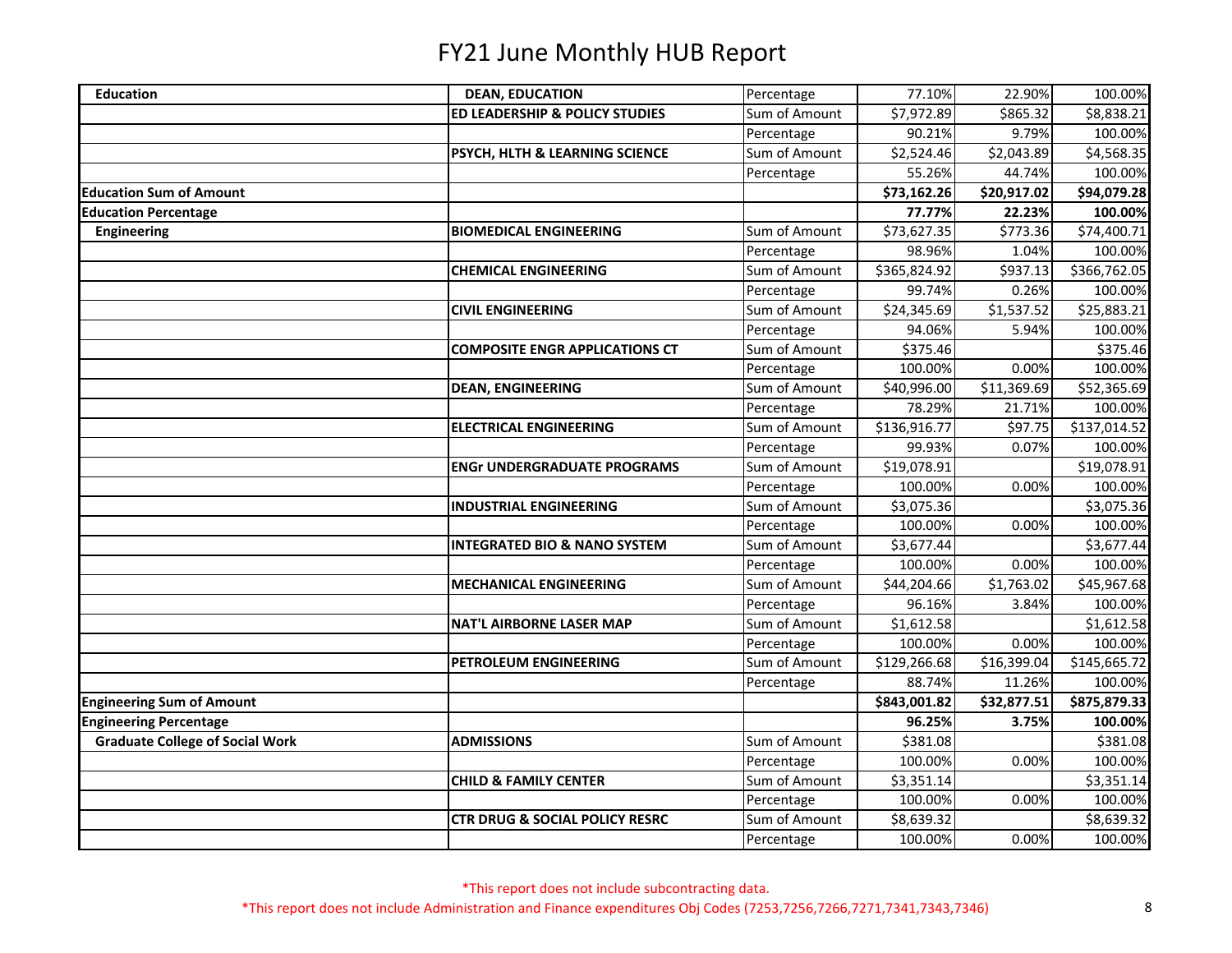| <b>Graduate College of Social Work</b><br>Sum of Amount<br>\$553.59<br><b>DEAN, SOCIAL WORK</b><br>\$17,716.21<br>96.97%<br>3.03%<br>Percentage |             |
|-------------------------------------------------------------------------------------------------------------------------------------------------|-------------|
|                                                                                                                                                 | \$18,269.80 |
|                                                                                                                                                 | 100.00%     |
| Sum of Amount<br>\$450.69<br><b>GCSW-INFORMATION TECHNOLOGY</b>                                                                                 | \$450.69    |
| Percentage<br>100.00%<br>0.00%                                                                                                                  | 100.00%     |
| \$1,055.59<br>Sum of Amount<br>\$30,793.75<br>LATINA MATERNAL & FAMILY HLTH                                                                     | \$31,849.34 |
| Percentage<br>96.69%<br>3.31%                                                                                                                   | 100.00%     |
| <b>Graduate College of Social Work Sum of Amount</b><br>\$61,332.19<br>\$1,609.18                                                               | \$62,941.37 |
| <b>Graduate College of Social Work Percentage</b><br>97.44%<br>2.56%                                                                            | 100.00%     |
| Sum of Amount<br><b>Honors College</b><br>\$1,497.83<br>\$198.91<br><b>DEAN, HONORS COLLEGE</b>                                                 | \$1,696.74  |
| Percentage<br>88.28%<br>11.72%                                                                                                                  | 100.00%     |
| Sum of Amount<br>\$100.00<br><b>FORENSICS PROGRAM</b>                                                                                           | \$100.00    |
| Percentage<br>100.00%<br>0.00%                                                                                                                  | 100.00%     |
| Sum of Amount<br>\$599.99<br>OFFICE OF UNDERGRAD RESEARCH                                                                                       | \$599.99    |
| 0.00%<br>Percentage<br>100.00%                                                                                                                  | 100.00%     |
| <b>Honors College Sum of Amount</b><br>\$2,197.82<br>\$198.91                                                                                   | \$2,396.73  |
| <b>Honors College Percentage</b><br>91.70%<br>8.30%                                                                                             | 100.00%     |
| <b>Hotel and Restaurant Management</b><br>Sum of Amount<br>\$259.71<br><b>DEAN, HOTEL &amp; RESTAURANT MANAG</b>                                | \$259.71    |
| Percentage<br>100.00%<br>0.00%                                                                                                                  | 100.00%     |
| Sum of Amount<br>\$23,735.84<br>HOTEL AND RESTAURANT MANAGEMEN<br>\$42,392.17                                                                   | \$66,128.01 |
| Percentage<br>64.11%<br>35.89%                                                                                                                  | 100.00%     |
| \$23,735.84<br><b>Hotel and Restaurant Management Sum of Amount</b><br>\$42,651.88                                                              | \$66,387.72 |
| <b>Hotel and Restaurant Management Percentage</b><br>64.25%<br>35.75%                                                                           | 100.00%     |
| Sum of Amount<br>\$8.87<br><b>Law Center</b><br><b>ALUMNI RELATIONS, LAW</b>                                                                    | \$8.87      |
| Percentage<br>100.00%<br>0.00%                                                                                                                  | 100.00%     |
|                                                                                                                                                 |             |
| Sum of Amount<br>\$1,465.26<br>\$146.60<br><b>BLAKELEY INSTITUTE</b>                                                                            | \$1,611.86  |
| 90.90%<br>Percentage<br>9.10%                                                                                                                   | 100.00%     |
| \$790.14<br>Sum of Amount<br><b>BUSINESS SERVICES, LAW</b>                                                                                      | \$790.14    |
| Percentage<br>100.00%<br>0.00%                                                                                                                  | 100.00%     |
| Sum of Amount<br>\$261.44<br>\$0.95<br><b>CAREER SERVICES, LAW</b>                                                                              | \$262.39    |
| Percentage<br>0.36%<br>99.64%                                                                                                                   | 100.00%     |
| Sum of Amount<br>\$140.00<br><b>CENTER PROGRAMS, LAW</b>                                                                                        | \$140.00    |
| Percentage<br>0.00%<br>100.00%                                                                                                                  | 100.00%     |
| Sum of Amount<br>\$38.50<br>\$45.00<br><b>DEAN, LAW</b>                                                                                         | \$83.50     |
| Percentage<br>46.11%<br>53.89%                                                                                                                  | 100.00%     |
| Sum of Amount<br>\$3,045.69<br><b>FACULTY SUPPORT LAW</b>                                                                                       | \$3,045.69  |
| Percentage<br>100.00%<br>0.00%                                                                                                                  | 100.00%     |
| Sum of Amount<br>\$45.00<br><b>HEALTH LAW &amp; POLICY INSTITUTE</b><br>\$40.00                                                                 | \$85.00     |
| Percentage<br>47.06%<br>52.94%                                                                                                                  | 100.00%     |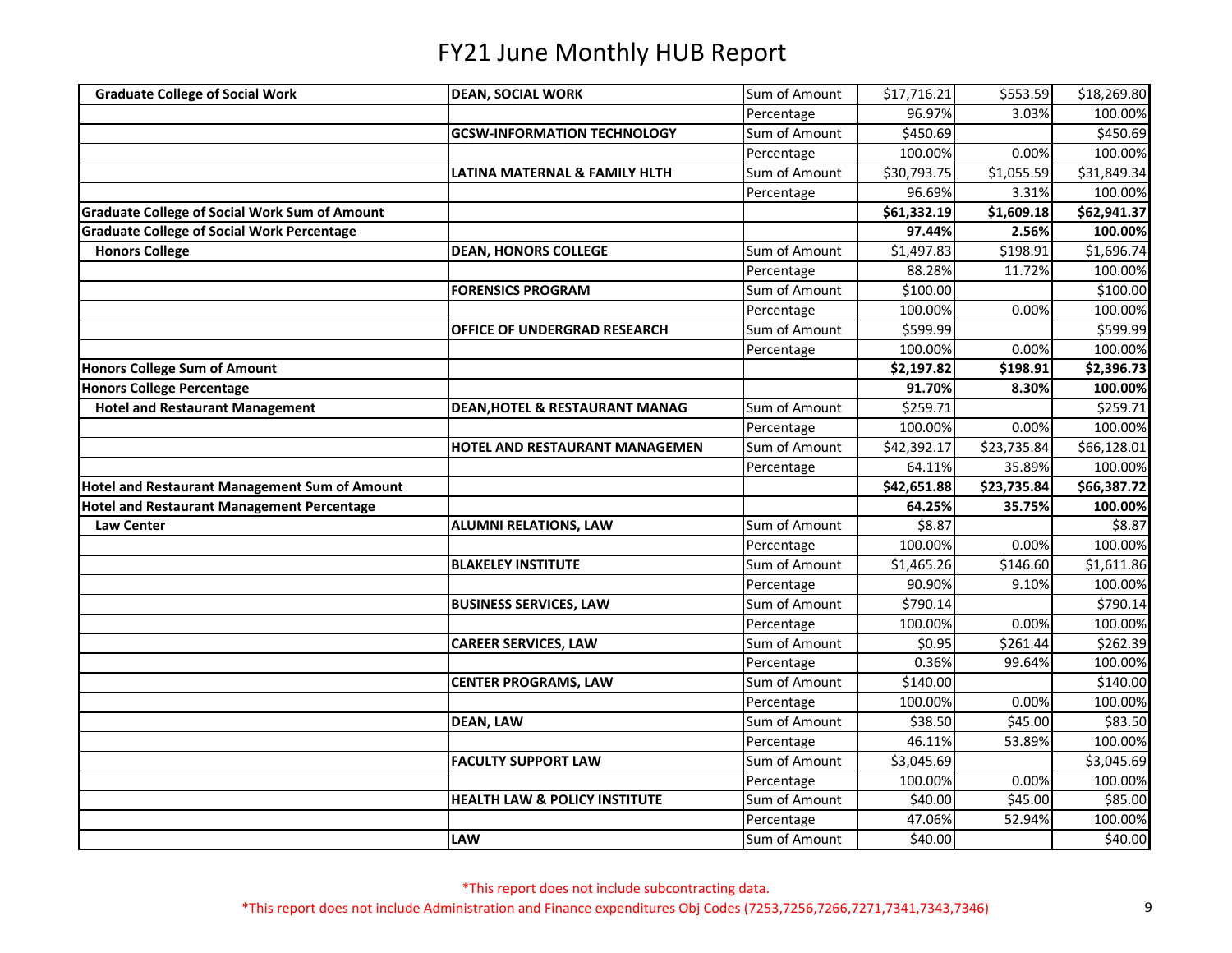| <b>Law Center</b>                       | <b>LAW</b>                              | Percentage    | 100.00%     | 0.00%       | 100.00%     |
|-----------------------------------------|-----------------------------------------|---------------|-------------|-------------|-------------|
|                                         | <b>LAW INFORMATION TECHNOLOGY</b>       | Sum of Amount | \$788.22    | \$107.92    | \$896.14    |
|                                         |                                         | Percentage    | 87.96%      | 12.04%      | 100.00%     |
|                                         | <b>LAW LIBRARY</b>                      | Sum of Amount | \$10,375.11 |             | \$10,375.11 |
|                                         |                                         | Percentage    | 100.00%     | 0.00%       | 100.00%     |
|                                         | <b>LEGAL AID CLINIC, LAW</b>            | Sum of Amount | \$130.53    | \$36.95     | \$167.48    |
|                                         |                                         | Percentage    | 77.94%      | 22.06%      | 100.00%     |
|                                         | PUBLIC RELS & MARKETING, LAW            | Sum of Amount | \$1,450.00  | \$1,259.40  | \$2,709.40  |
|                                         |                                         | Percentage    | 53.52%      | 46.48%      | 100.00%     |
|                                         | <b>STUDENT SERVICES, LAW</b>            | Sum of Amount | \$4,704.97  | \$688.87    | \$5,393.84  |
|                                         |                                         | Percentage    | 87.23%      | 12.77%      | 100.00%     |
| <b>Law Center Sum of Amount</b>         |                                         |               | \$23,018.24 | \$2,591.18  | \$25,609.42 |
| Law Center Percentage                   |                                         |               | 89.88%      | 10.12%      | 100.00%     |
| <b>Liberal Arts and Social Sciences</b> | <b>AEROSPACE STUDIES</b>                | Sum of Amount |             | \$55.52     | \$55.52     |
|                                         |                                         | Percentage    | 0.00%       | 100.00%     | 100.00%     |
|                                         | <b>AFRICAN-AMERICAN STUDIES</b>         | Sum of Amount | \$1,502.90  |             | \$1,502.90  |
|                                         |                                         | Percentage    | 100.00%     | 0.00%       | 100.00%     |
|                                         | <b>ARTE PUBLICO</b>                     | Sum of Amount | \$25,581.93 | \$3,300.05  | \$28,881.98 |
|                                         |                                         | Percentage    | 88.57%      | 11.43%      | 100.00%     |
|                                         | <b>CENTER FOR PUBLIC HISTORY</b>        | Sum of Amount | \$1,032.21  | \$1,118.75  | \$2,150.96  |
|                                         |                                         | Percentage    | 47.99%      | 52.01%      | 100.00%     |
|                                         | <b>COMMUNICATION</b>                    | Sum of Amount | \$3,221.72  | \$165.73    | \$3,387.45  |
|                                         |                                         | Percentage    | 95.11%      | 4.89%       | 100.00%     |
|                                         | <b>COMMUNICATIONS DISORDERS</b>         | Sum of Amount | \$3,690.29  | \$3,820.00  | \$7,510.29  |
|                                         |                                         | Percentage    | 49.14%      | 50.86%      | 100.00%     |
|                                         | <b>COMPARATIVE CULTURAL STUDIES</b>     | Sum of Amount | \$1,534.28  | \$1,785.00  | \$3,319.28  |
|                                         |                                         | Percentage    | 46.22%      | 53.78%      | 100.00%     |
|                                         | <b>DEAN, LIBERAL ARTS &amp; SOC SCI</b> | Sum of Amount | \$10,116.65 | \$12,774.82 | \$22,891.47 |
|                                         |                                         | Percentage    | 44.19%      | 55.81%      | 100.00%     |
|                                         | <b>ECONOMICS</b>                        | Sum of Amount | \$4,280.63  | \$708.75    | \$4,989.38  |
|                                         |                                         | Percentage    | 85.79%      | 14.21%      | 100.00%     |
|                                         | <b>ENGLISH</b>                          | Sum of Amount | \$8,960.62  | \$14,329.19 | \$23,289.81 |
|                                         |                                         | Percentage    | 38.47%      | 61.53%      | 100.00%     |
|                                         | <b>HEALTH AND HUMAN PERFORMANCE</b>     | Sum of Amount | \$33,919.31 | \$500.00    | \$34,419.31 |
|                                         |                                         | Percentage    | 98.55%      | 1.45%       | 100.00%     |
|                                         | <b>HISPANIC STUDIES</b>                 | Sum of Amount | \$19,839.37 |             | \$19,839.37 |
|                                         |                                         | Percentage    | 100.00%     | 0.00%       | 100.00%     |
|                                         | <b>HISTORY</b>                          | Sum of Amount | \$2,451.84  | \$2,111.31  | \$4,563.15  |
|                                         |                                         | Percentage    | 53.73%      | 46.27%      | 100.00%     |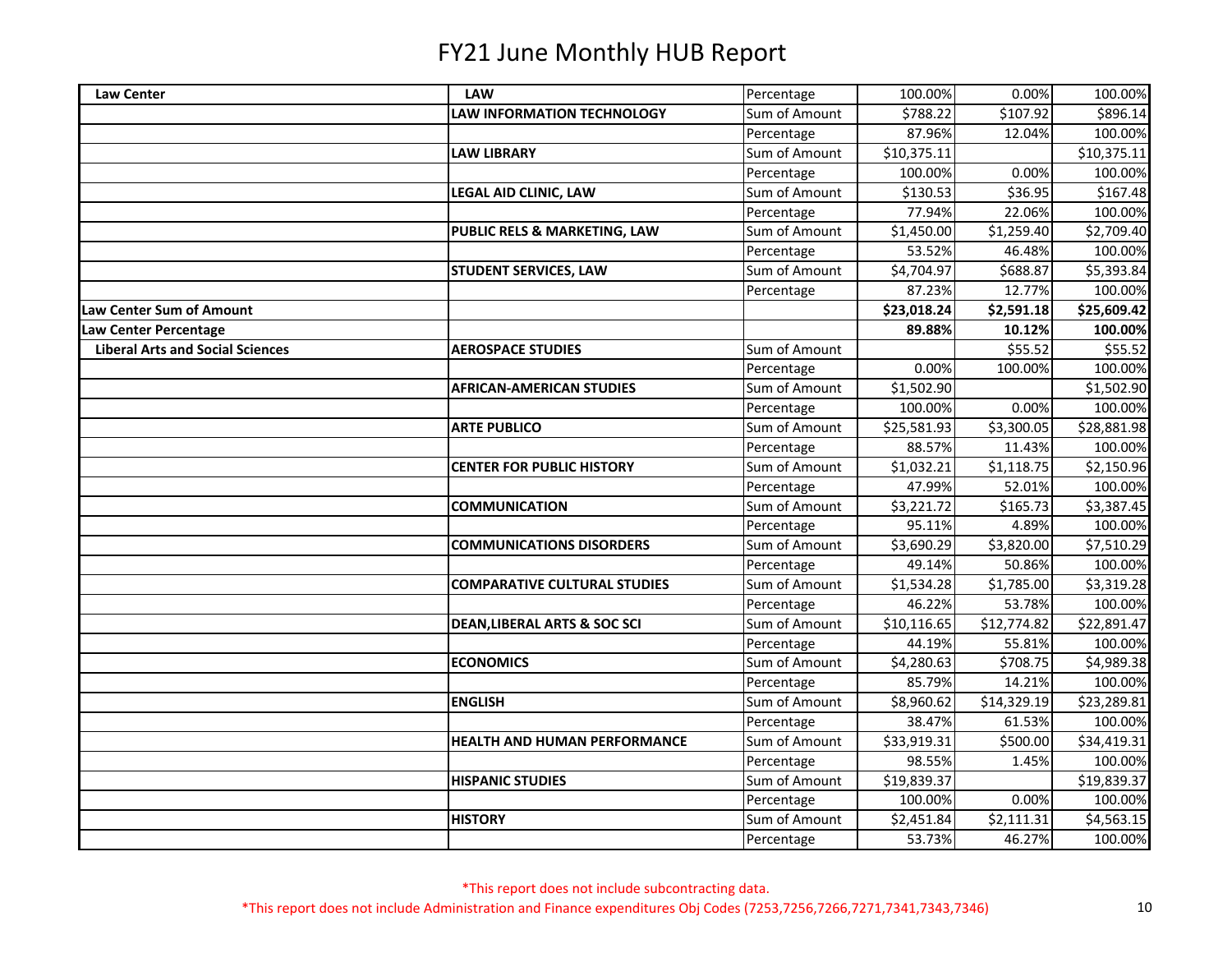| <b>Liberal Arts and Social Sciences</b>              | <b>MEXICAN-AMERICAN STUDIES</b>          | Sum of Amount | \$3,156.35   |              | \$3,156.35   |
|------------------------------------------------------|------------------------------------------|---------------|--------------|--------------|--------------|
|                                                      |                                          | Percentage    | 100.00%      | 0.00%        | 100.00%      |
|                                                      | <b>MODERN AND CLASSICAL LANGUAGES</b>    | Sum of Amount | \$708.09     | \$99.00      | \$807.09     |
|                                                      |                                          | Percentage    | 87.73%       | 12.27%       | 100.00%      |
|                                                      | <b>PHILOSOPHY</b>                        | Sum of Amount | \$350.00     |              | \$350.00     |
|                                                      |                                          | Percentage    | 100.00%      | 0.00%        | 100.00%      |
|                                                      | POLITICAL SCIENCE                        | Sum of Amount | \$613.30     | \$3,379.22   | \$3,992.52   |
|                                                      |                                          | Percentage    | 15.36%       | 84.64%       | 100.00%      |
|                                                      | <b>PSYCHOLOGY</b>                        | Sum of Amount | \$26,538.09  | \$88.15      | \$26,626.24  |
|                                                      |                                          | Percentage    | 99.67%       | 0.33%        | 100.00%      |
|                                                      | <b>SOCIOLOGY</b>                         | Sum of Amount | \$252.46     |              | \$252.46     |
|                                                      |                                          | Percentage    | 100.00%      | 0.00%        | 100.00%      |
|                                                      | <b>WOMEN'S STUDIES PROGRAM</b>           | Sum of Amount | \$3,095.05   |              | \$3,095.05   |
|                                                      |                                          | Percentage    | 100.00%      | 0.00%        | 100.00%      |
| Liberal Arts and Social Sciences Sum of Amount       |                                          |               | \$150,845.09 | \$44,235.49  | \$195,080.58 |
| <b>Liberal Arts and Social Sciences Percentage</b>   |                                          |               | 77.32%       | 22.68%       | 100.00%      |
| Library                                              | <b>UNIVERSITY LIBRARIES</b>              | Sum of Amount | \$349,213.72 | \$14,344.84  | \$363,558.56 |
|                                                      |                                          | Percentage    | 96.05%       | 3.95%        | 100.00%      |
| <b>Library Sum of Amount</b>                         |                                          |               | \$349,213.72 | \$14,344.84  | \$363,558.56 |
| Library Percentage                                   |                                          |               | 96.05%       | 3.95%        | 100.00%      |
| <b>Natural Science and Mathematics</b>               | <b>BIOLOGY &amp; BIOCHEMISTRY</b>        | Sum of Amount | \$124,165.04 | \$11,139.93  | \$135,304.97 |
|                                                      |                                          | Percentage    | 91.77%       | 8.23%        | 100.00%      |
|                                                      | <b>CHEMISTRY</b>                         | Sum of Amount | \$364,020.32 | \$69,774.75  | \$433,795.07 |
|                                                      |                                          | Percentage    | 83.92%       | 16.08%       | 100.00%      |
|                                                      | <b>COMPUTER SCIENCE</b>                  | Sum of Amount | \$37,021.84  | \$5,245.89   | \$42,267.73  |
|                                                      |                                          | Percentage    | 87.59%       | 12.41%       | 100.00%      |
|                                                      | <b>CTR FOR NUCLEAR REC&amp;CELL SIGN</b> | Sum of Amount | \$23,981.67  | \$1,516.02   | \$25,497.69  |
|                                                      |                                          | Percentage    | 94.05%       | 5.95%        | 100.00%      |
|                                                      | <b>DEAN, NATURAL SCIENCE &amp; MATHE</b> | Sum of Amount | \$51,051.25  | \$2,521.81   | \$53,573.06  |
|                                                      |                                          | Percentage    | 95.29%       | 4.71%        | 100.00%      |
|                                                      | <b>EARTH &amp; ATMOSPHERIC SCIENCES</b>  | Sum of Amount | \$60,317.76  | \$7,137.74   | \$67,455.50  |
|                                                      |                                          | Percentage    | 89.42%       | 10.58%       | 100.00%      |
|                                                      | <b>MATHEMATICS</b>                       | Sum of Amount | \$12,026.34  | \$20,329.94  | \$32,356.28  |
|                                                      |                                          | Percentage    | 37.17%       | 62.83%       | 100.00%      |
|                                                      | <b>PHYSICS</b>                           | Sum of Amount | \$35,964.18  |              | \$35,964.18  |
|                                                      |                                          | Percentage    | 100.00%      | 0.00%        | 100.00%      |
| <b>Natural Science and Mathematics Sum of Amount</b> |                                          |               | \$708,548.40 | \$117,666.08 | \$826,214.48 |
| <b>Natural Science and Mathematics Percentage</b>    |                                          |               | 85.76%       | 14.24%       | 100.00%      |
| Optometry                                            | <b>DEAN, OPTOMETRY</b>                   | Sum of Amount | \$21,065.80  | \$3,900.28   | \$24,966.08  |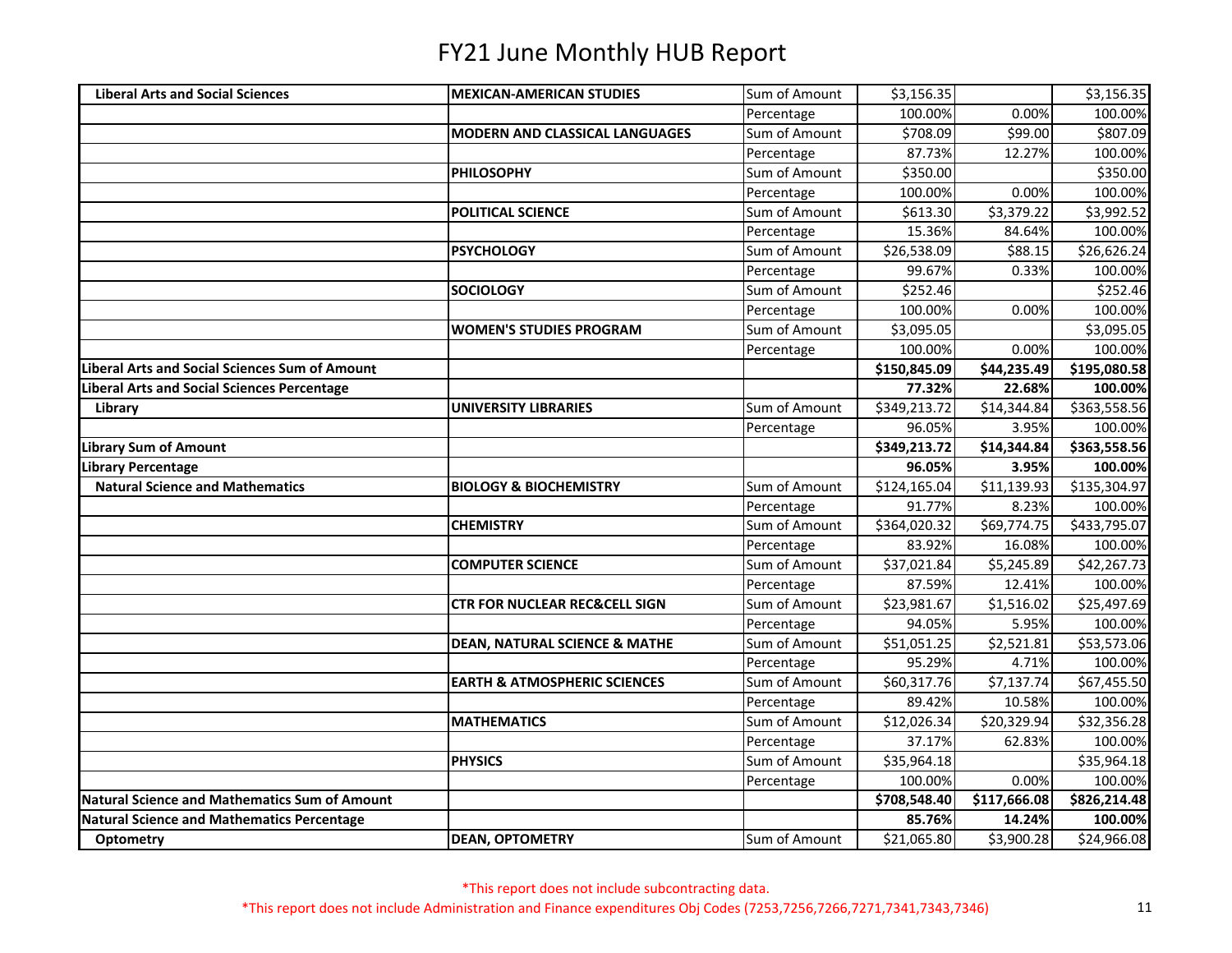| Optometry                      | <b>DEAN, OPTOMETRY</b>                    | Percentage    | 84.38%       | 15.62%      | 100.00%      |
|--------------------------------|-------------------------------------------|---------------|--------------|-------------|--------------|
|                                | <b>OPT VISION SCIENCES</b>                | Sum of Amount | \$34,364.13  | \$2,794.08  | \$37,158.21  |
|                                |                                           | Percentage    | 92.48%       | 7.52%       | 100.00%      |
|                                | <b>OPTOMETRY CLINIC</b>                   | Sum of Amount | \$320,933.07 | \$7,557.74  | \$328,490.81 |
|                                |                                           | Percentage    | 97.70%       | 2.30%       | 100.00%      |
| <b>Optometry Sum of Amount</b> |                                           |               | \$376,363.00 | \$14,252.10 | \$390,615.10 |
| <b>Optometry Percentage</b>    |                                           |               | 96.35%       | 3.65%       | 100.00%      |
| Pharmacy                       | <b>DEAN, PHARMACY</b>                     | Sum of Amount | \$11,728.96  | \$100.13    | \$11,829.09  |
|                                |                                           | Percentage    | 99.15%       | 0.85%       | 100.00%      |
|                                | <b>EXPERIENTIAL PROGRAMS</b>              | Sum of Amount | \$154,095.00 |             | \$154,095.00 |
|                                |                                           | Percentage    | 100.00%      | 0.00%       | 100.00%      |
|                                | <b>INSTITUTE FOR DRUG EDUCATION</b>       | Sum of Amount | \$322.61     |             | \$322.61     |
|                                |                                           | Percentage    | 100.00%      | 0.00%       | 100.00%      |
|                                | PHAR HEALTH OUTCOMES & POLICY             | Sum of Amount | \$90,300.25  |             | \$90,300.25  |
|                                |                                           | Percentage    | 100.00%      | 0.00%       | 100.00%      |
|                                | PHARM PRAC & TRANS RESEARCH               | Sum of Amount | \$11,511.45  | \$1,861.90  | \$13,373.35  |
|                                |                                           | Percentage    | 86.08%       | 13.92%      | 100.00%      |
|                                | PHARMACOLOGICAL & PHARMACEUTIC            | Sum of Amount | \$95,851.34  | \$1,658.52  | \$97,509.86  |
|                                |                                           | Percentage    | 98.30%       | 1.70%       | 100.00%      |
|                                | <b>STUDENT SERVICES PHARMACY</b>          | Sum of Amount | \$788.71     |             | \$788.71     |
|                                |                                           | Percentage    | 100.00%      | 0.00%       | 100.00%      |
| <b>Pharmacy Sum of Amount</b>  |                                           |               | \$364,598.32 | \$3,620.55  | \$368,218.87 |
| <b>Pharmacy Percentage</b>     |                                           |               | 99.02%       | 0.98%       | 100.00%      |
| Research                       | AMI: ADV MANUFACTURING INSTITU            | Sum of Amount | \$18,845.78  | \$14,500.00 | \$33,345.78  |
|                                |                                           | Percentage    | 56.52%       | 43.48%      | 100.00%      |
|                                | <b>ANIMAL CARE OPERATIONS</b>             | Sum of Amount | \$74,480.50  | \$2,801.86  | \$77,282.36  |
|                                |                                           | Percentage    | 96.37%       | 3.63%       | 100.00%      |
|                                | <b>CARBON MGMT IN ENERGY (CMERC)</b>      | Sum of Amount | \$36.07      |             | \$36.07      |
|                                |                                           | Percentage    | 100.00%      | 0.00%       | 100.00%      |
|                                | <b>CTR FOR ADV COMPUTI &amp; DATA SYS</b> | Sum of Amount | \$178.16     |             | \$178.16     |
|                                |                                           | Percentage    | 100.00%      | 0.00%       | 100.00%      |
|                                | DATA ASSESSMENT & IT DOR                  | Sum of Amount | \$3,820.00   |             | \$3,820.00   |
|                                |                                           | Percentage    | 100.00%      | 0.00%       | 100.00%      |
|                                | <b>DOR COMMUNICATIONS</b>                 | Sum of Amount | \$2,145.83   |             | \$2,145.83   |
|                                |                                           | Percentage    | 100.00%      | 0.00%       | 100.00%      |
|                                | <b>ENVIRONMENT HEALTH &amp; LIFE SAFE</b> | Sum of Amount | \$22,362.36  | \$629.70    | \$22,992.06  |
|                                |                                           | Percentage    | 97.26%       | 2.74%       | 100.00%      |
|                                | <b>GRANTS AND CONTRACTS</b>               | Sum of Amount | \$3,002.98   | \$6,030.26  | \$9,033.24   |
|                                |                                           | Percentage    | 33.24%       | 66.76%      | 100.00%      |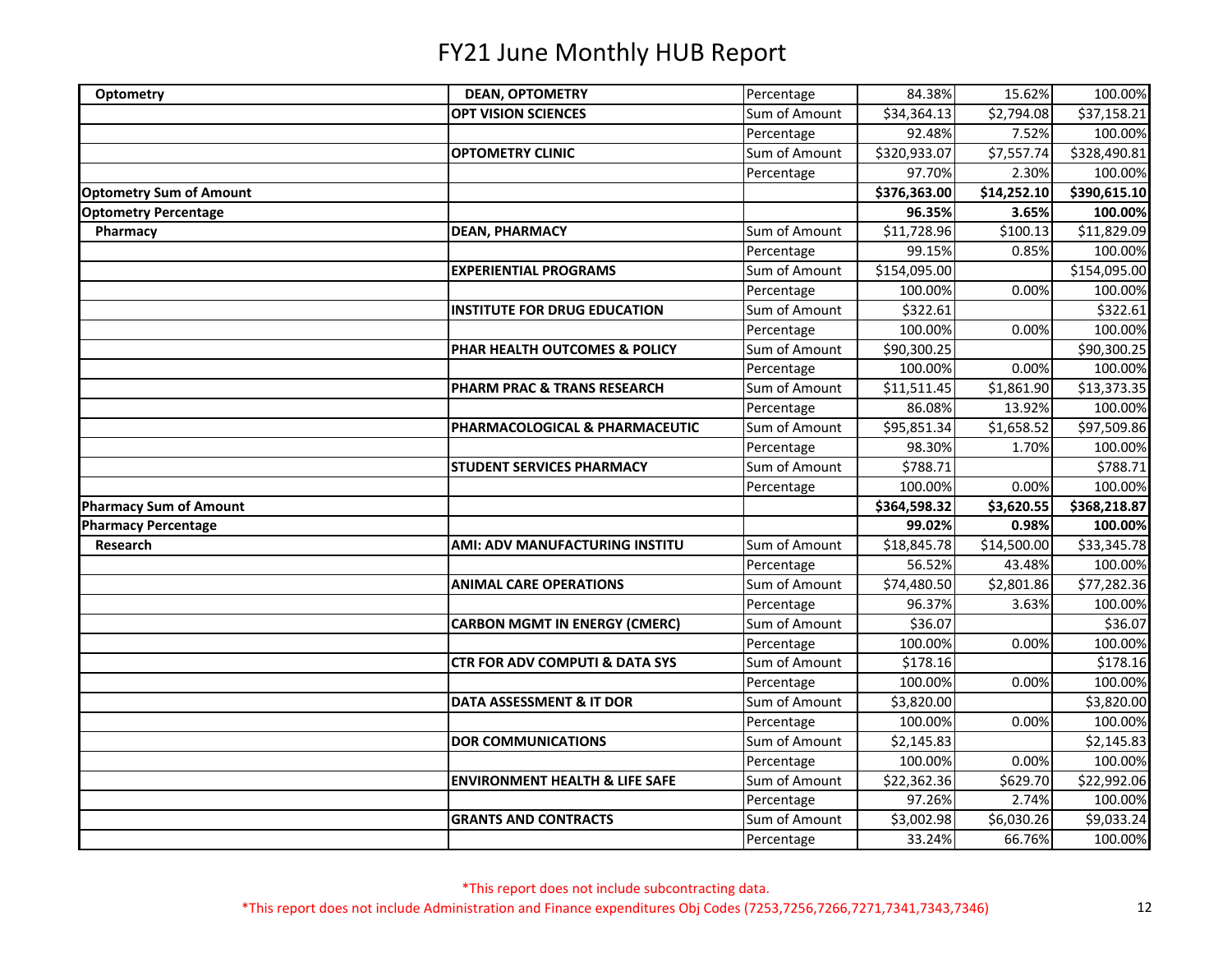| Research                      | <b>HEALTH RESEARCH INSTITUTE</b>          | Sum of Amount               | \$789.89                |             | \$789.89              |
|-------------------------------|-------------------------------------------|-----------------------------|-------------------------|-------------|-----------------------|
|                               |                                           | Percentage                  | 100.00%                 | 0.00%       | 100.00%               |
|                               | <b>HPE - DATA SCIENCE CENTER</b>          | Sum of Amount               | \$1,675.95              |             | \$1,675.95            |
|                               |                                           | Percentage                  | 100.00%                 | 0.00%       | 100.00%               |
|                               | OFFICE OF INTELL PROPERTY MGMT            | Sum of Amount               | \$83,633.89             | \$1,548.57  | \$85,182.46           |
|                               |                                           | Percentage                  | 98.18%                  | 1.82%       | 100.00%               |
|                               | <b>RESEARCH</b>                           | Sum of Amount               | \$29,990.00             |             | \$29,990.00           |
|                               |                                           | Percentage                  | 100.00%                 | 0.00%       | 100.00%               |
|                               | <b>RESEARCH ADMINISTRATION</b>            | Sum of Amount               | \$11,815.35             |             | \$11,815.35           |
|                               |                                           | Percentage                  | 100.00%                 | 0.00%       | 100.00%               |
|                               | <b>RESEARCH INTEGRITY &amp; OVERSIGHT</b> | Sum of Amount               | \$1,925.07              | \$999.95    | \$2,925.02            |
|                               |                                           | Percentage                  | 65.81%                  | 34.19%      | 100.00%               |
|                               | <b>TIMES</b>                              | Sum of Amount               | \$18,233.52             |             | \$18,233.52           |
|                               |                                           | Percentage                  | 100.00%                 | 0.00%       | 100.00%               |
|                               | TX CTR SUPERCONDUCTIVITY AT UH            | Sum of Amount               | \$6,625.54              | \$213.16    | \$6,838.70            |
|                               |                                           | Percentage                  | 96.88%                  | 3.12%       | 100.00%               |
|                               | <b>VP FOR RESEARCH CENTRAL OFFICE</b>     | Sum of Amount               | \$22,487.97             | \$1,064.36  | \$23,552.33           |
|                               |                                           | Percentage                  | 95.48%                  | 4.52%       | 100.00%               |
| <b>Research Sum of Amount</b> |                                           |                             | \$302,048.86            | \$27,787.86 | \$329,836.72          |
| <b>Research Percentage</b>    |                                           |                             |                         |             |                       |
|                               |                                           |                             | 91.58%                  | 8.42%       | 100.00%               |
| <b>Student Affairs</b>        | <b>ADMISSIONS</b>                         | Sum of Amount               | \$5,000.77              | \$31,085.25 | \$36,086.02           |
|                               |                                           | Percentage                  | 13.86%                  | 86.14%      | 100.00%               |
|                               | <b>CAMPUS RECREATION</b>                  | Sum of Amount               | $\overline{$}25,291.61$ | \$5,911.95  | \$31,203.56           |
|                               |                                           | Percentage                  | 81.05%                  | 18.95%      | 100.00%               |
|                               | <b>CAMPUS SOLUTIONS SVC</b>               | Sum of Amount               |                         | \$3,500.00  | \$3,500.00            |
|                               |                                           | Percentage                  | 0.00%                   | 100.00%     | 100.00%               |
|                               | <b>CENTER FOR STUDENT INVOLVEMENT</b>     | Sum of Amount               | \$1,580.22              | \$50.65     | \$1,630.87            |
|                               |                                           | Percentage                  | 96.89%                  | 3.11%       | 100.00%               |
|                               | <b>CENTER FOR STUDENT MEDIA</b>           | Sum of Amount               | \$5,370.75              | \$107.96    | \$5,478.71            |
|                               |                                           | Percentage                  | 98.03%                  | 1.97%       | 100.00%               |
|                               | <b>CENTER FOR STUDENTS W/DISABILI</b>     | Sum of Amount               | \$22,699.63             | \$5,525.85  | \$28,225.48           |
|                               |                                           | Percentage                  | 80.42%                  | 19.58%      | 100.00%               |
|                               | <b>CHILDREN'S LEARNING CENTER</b>         | Sum of Amount               | \$8,668.11              | \$169.08    | \$8,837.19            |
|                               |                                           | Percentage                  | 98.09%                  | 1.91%       | 100.00%               |
|                               | <b>CNTR FOR DIVERSITY &amp; INCLUSION</b> | Sum of Amount               | \$2,404.16              |             | \$2,404.16            |
|                               |                                           | Percentage                  | 100.00%                 | 0.00%       | 100.00%               |
|                               | <b>COUGARS IN RECOVERY</b>                | Sum of Amount               | \$125.33                |             | \$125.33              |
|                               |                                           | Percentage<br>Sum of Amount | 100.00%                 | 0.00%       | 100.00%<br>\$2,623.50 |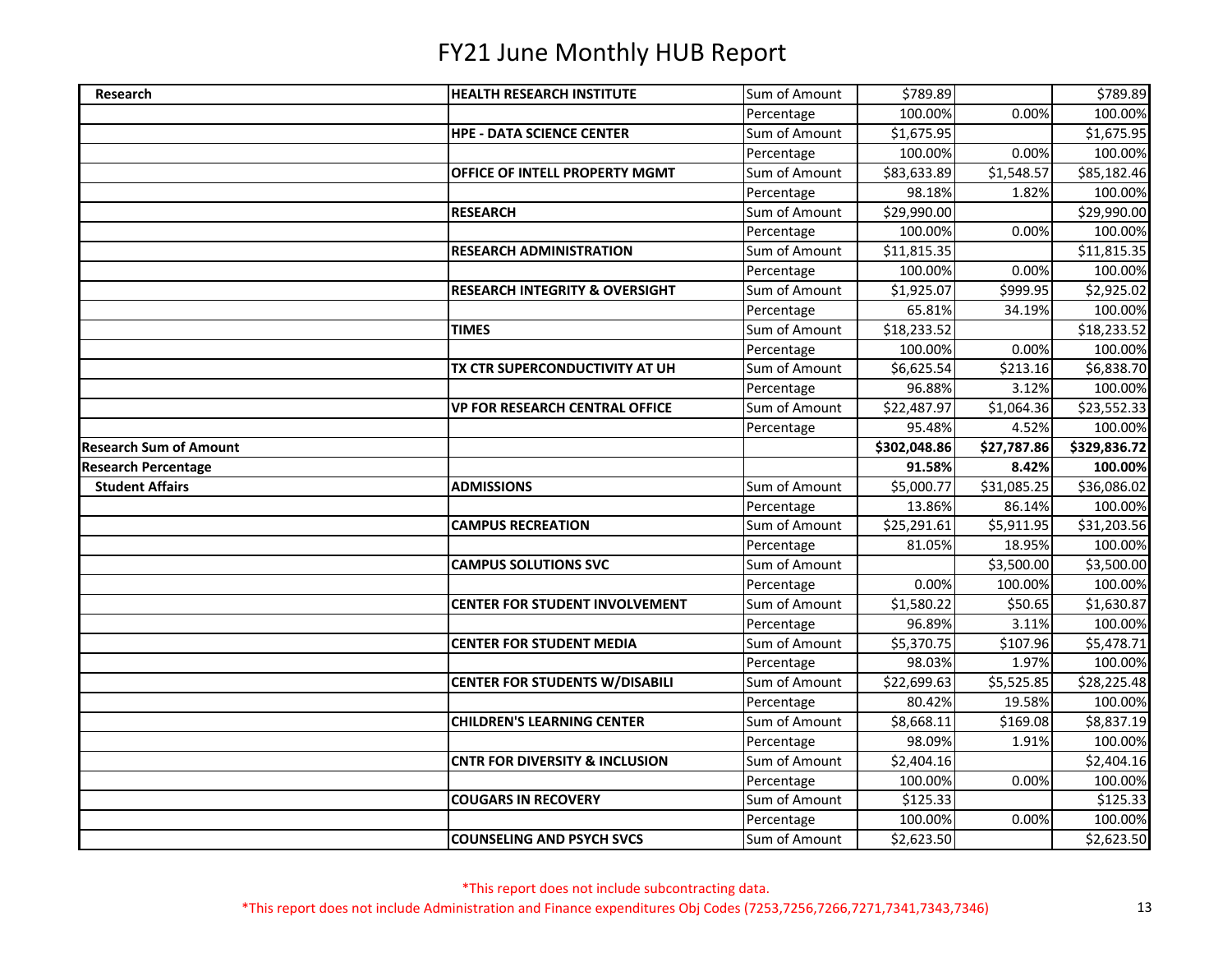| <b>Student Affairs</b> | <b>COUNSELING AND PSYCH SVCS</b>          | Percentage    | 100.00%     | 0.00%       | 100.00%     |
|------------------------|-------------------------------------------|---------------|-------------|-------------|-------------|
|                        | <b>CTR FRATERNITY &amp; SORORITY LIFE</b> | Sum of Amount | \$182.31    |             | \$182.31    |
|                        |                                           | Percentage    | 100.00%     | 0.00%       | 100.00%     |
|                        | <b>DEAN OF STUDENTS</b>                   | Sum of Amount | \$403.01    | \$210.88    | \$613.89    |
|                        |                                           | Percentage    | 65.65%      | 34.35%      | 100.00%     |
|                        | <b>INTEGRATED ENROLLMENT SERVICES</b>     | Sum of Amount | \$652.84    | \$119.95    | \$772.79    |
|                        |                                           | Percentage    | 84.48%      | 15.52%      | 100.00%     |
|                        | <b>INTL STUDENT &amp; SCHOLAR SERVIC</b>  | Sum of Amount | \$810.90    | \$178.69    | \$989.59    |
|                        |                                           | Percentage    | 81.94%      | 18.06%      | 100.00%     |
|                        | <b>LGBTQ RESOURCE CENTER</b>              | Sum of Amount |             | \$38.19     | \$38.19     |
|                        |                                           | Percentage    | 0.00%       | 100.00%     | 100.00%     |
|                        | OFC OF THE UNIVERSIT REGISTRAR            | Sum of Amount | \$22,117.56 | \$10,706.03 | \$32,823.59 |
|                        |                                           | Percentage    | 67.38%      | 32.62%      | 100.00%     |
|                        | <b>RELIGION CENTER</b>                    | Sum of Amount | \$226.75    |             | \$226.75    |
|                        |                                           | Percentage    | 100.00%     | 0.00%       | 100.00%     |
|                        | <b>SCHOLARSIPS &amp; FINANCIAL AID</b>    | Sum of Amount | \$640.00    | \$233.79    | \$873.79    |
|                        |                                           | Percentage    | 73.24%      | 26.76%      | 100.00%     |
|                        | <b>STU COMMUNICATION &amp; MARKETING</b>  | Sum of Amount | \$100.00    |             | \$100.00    |
|                        |                                           | Percentage    | 100.00%     | 0.00%       | 100.00%     |
|                        | <b>STU HOUSING - RESIDE LIFE</b>          | Sum of Amount | \$6,726.08  | \$3,275.40  | \$10,001.48 |
|                        |                                           | Percentage    | 67.25%      | 32.75%      | 100.00%     |
|                        | <b>STUDENT AFFAIRS</b>                    | Sum of Amount | \$1,690.00  | \$6.94      | \$1,696.94  |
|                        |                                           | Percentage    | 99.59%      | 0.41%       | 100.00%     |
|                        | <b>STUDENT AFFAIRS BUSINESS SRVC</b>      | Sum of Amount | \$1,317.34  | \$2,163.06  | \$3,480.40  |
|                        |                                           | Percentage    | 37.85%      | 62.15%      | 100.00%     |
|                        | <b>STUDENT AFFAIRS IT SERVICES</b>        | Sum of Amount | \$469.00    |             | \$469.00    |
|                        |                                           | Percentage    | 100.00%     | 0.00%       | 100.00%     |
|                        | <b>STUDENT CENTER</b>                     | Sum of Amount | \$49,082.29 | \$1,455.16  | \$50,537.45 |
|                        |                                           | Percentage    | 97.12%      | 2.88%       | 100.00%     |
|                        | <b>STUDENT HEALTH CENTER</b>              | Sum of Amount | \$27,530.93 | \$19,383.42 | \$46,914.35 |
|                        |                                           | Percentage    | 58.68%      | 41.32%      | 100.00%     |
|                        | <b>UNIVERSITY CAREER SERVICES</b>         | Sum of Amount | \$2,107.32  |             | \$2,107.32  |
|                        |                                           | Percentage    | 100.00%     | 0.00%       | 100.00%     |
|                        | <b>URBAN EXPERIENCE</b>                   | Sum of Amount | \$176.64    | \$83.81     | \$260.45    |
|                        |                                           | Percentage    | 67.82%      | 32.18%      | 100.00%     |
|                        | <b>VETERAN SERVICES</b>                   | Sum of Amount | \$9.32      |             | \$9.32      |
|                        |                                           | Percentage    | 100.00%     | 0.00%       | 100.00%     |
|                        | <b>WELLNESS CENTER</b>                    | Sum of Amount | \$4,681.01  |             | \$4,681.01  |
|                        |                                           | Percentage    | 100.00%     | 0.00%       | 100.00%     |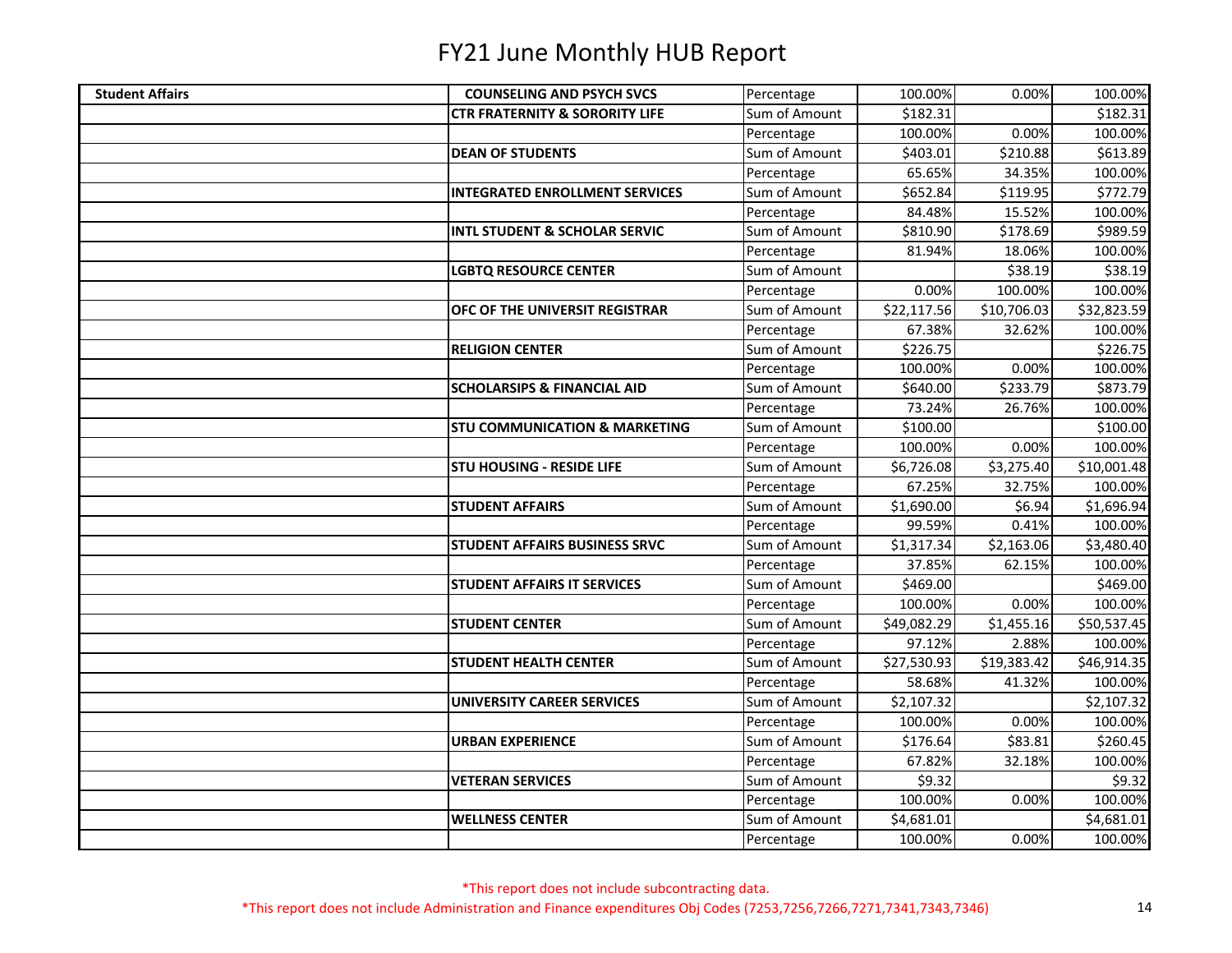| <b>Student Affairs</b>                         | <b>WOMEN &amp; GENDER RESOURCE CENTER</b> | Sum of Amount | \$152.23     |             | \$152.23     |
|------------------------------------------------|-------------------------------------------|---------------|--------------|-------------|--------------|
|                                                |                                           | Percentage    | 100.00%      | 0.00%       | 100.00%      |
| <b>Student Affairs Sum of Amount</b>           |                                           |               | \$192,839.61 | \$84,206.06 | \$277,045.67 |
| <b>Student Affairs Percentage</b>              |                                           |               | 69.61%       | 30.39%      | 100.00%      |
| <b>Technology</b>                              | <b>CONSTRUCTION MANAGEMENT</b>            | Sum of Amount | \$10,521.62  | \$8,454.69  | \$18,976.31  |
|                                                |                                           | Percentage    | 55.45%       | 44.55%      | 100.00%      |
|                                                | CTR FOR INFO SCRTY, RES & EDU             | Sum of Amount | \$234.95     |             | \$234.95     |
|                                                |                                           | Percentage    | 100.00%      | 0.00%       | 100.00%      |
|                                                | <b>DEAN, TECHNOLOGY</b>                   | Sum of Amount | \$30,232.09  | \$2,827.96  | \$33,060.05  |
|                                                |                                           | Percentage    | 91.45%       | 8.55%       | 100.00%      |
|                                                | <b>ENGINEERING TECHNOLOGY</b>             | Sum of Amount | \$44,075.54  | \$45.74     | \$44,121.28  |
|                                                |                                           | Percentage    | 99.90%       | 0.10%       | 100.00%      |
|                                                | HUMAN DEVELOP AND CONSUMER SCI            | Sum of Amount | \$34,157.11  | \$3,495.00  | \$37,652.11  |
|                                                |                                           | Percentage    | 90.72%       | 9.28%       | 100.00%      |
|                                                | <b>ILT</b>                                | Sum of Amount | \$5,416.70   | \$70,417.22 | \$75,833.92  |
|                                                |                                           | Percentage    | 7.14%        | 92.86%      | 100.00%      |
| <b>Technology Sum of Amount</b>                |                                           |               | \$124,638.01 | \$85,240.61 | \$209,878.62 |
| <b>Technology Percentage</b>                   |                                           |               | 59.39%       | 40.61%      | 100.00%      |
| Univ Marketing, Comm & Media Rel               | (INACTIVE) MULTIMEDI MARKETING            | Sum of Amount | \$13,500.00  |             | \$13,500.00  |
|                                                |                                           | Percentage    | 100.00%      | 0.00%       | 100.00%      |
|                                                | <b>MARKETING</b>                          | Sum of Amount | \$30,320.40  |             | \$30,320.40  |
|                                                |                                           | Percentage    | 100.00%      | 0.00%       | 100.00%      |
|                                                | VC/VP UNIV MKTG, COM & MED REL            | Sum of Amount | \$22,598.54  | \$25,141.68 | \$47,740.22  |
|                                                |                                           | Percentage    | 47.34%       | 52.66%      | 100.00%      |
| Univ Marketing, Comm & Media Rel Sum of Amount |                                           |               | \$66,418.94  | \$25,141.68 | \$91,560.62  |
| Univ Marketing, Comm & Media Rel Percentage    |                                           |               | 72.54%       | 27.46%      | 100.00%      |
| <b>University Advancement</b>                  | <b>ALUMNI RELATIONS</b>                   | Sum of Amount | \$1,387.07   |             | \$1,387.07   |
|                                                |                                           | Percentage    | 100.00%      | 0.00%       | 100.00%      |
|                                                | <b>ANNUAL GIVING</b>                      | Sum of Amount | \$92,209.21  | \$1,668.72  | \$93,877.93  |
|                                                |                                           | Percentage    | 98.22%       | 1.78%       | 100.00%      |
|                                                | <b>BUSINESS OPERATIONS</b>                | Sum of Amount | \$264,790.45 | \$5,911.43  | \$270,701.88 |
|                                                |                                           | Percentage    | 97.82%       | 2.18%       | 100.00%      |
|                                                | <b>CAMPAIGN STRATEGIC INITIATIVES</b>     | Sum of Amount | \$6,026.55   | \$5,360.90  | \$11,387.45  |
|                                                |                                           | Percentage    | 52.92%       | 47.08%      | 100.00%      |
|                                                | <b>CORPORATE &amp; FOUNDATION RELATIO</b> | Sum of Amount |              | \$644.35    | \$644.35     |
|                                                |                                           | Percentage    | 0.00%        | 100.00%     | 100.00%      |
|                                                | <b>DEVELOPMENT</b>                        | Sum of Amount | \$200.00     | \$606.81    | \$806.81     |
|                                                |                                           | Percentage    | 24.79%       | 75.21%      | 100.00%      |
|                                                | <b>GIFT PROCESSING &amp; RECORDS</b>      | Sum of Amount | \$599.32     | \$1,432.07  | \$2,031.39   |